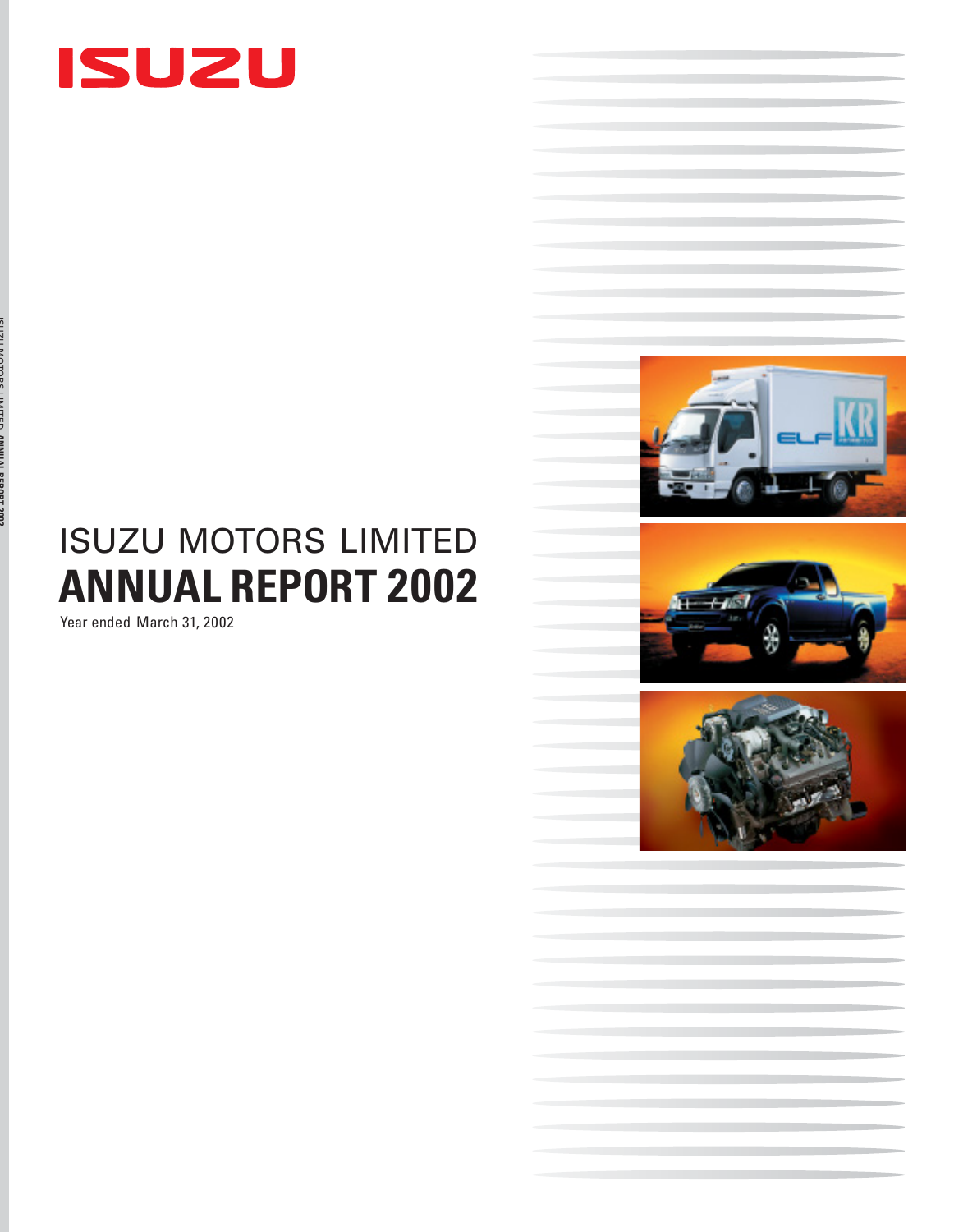## **PROFILE**

**Isuzu Motors Limited announced in May 2001 a medium-term business plan, the Isuzu V\* Plan. The company has been implementing every initiative in the plan to strengthen competitiveness and restore corporate value while fine-tuning the plan so as to expeditiously cope with a rapidly changing operating environment. Results to date have been impressive, as evidenced by our strong earnings rebound. The Isuzu Group remains committed to leveraging its own competitive advantages and alliance with General Motors to establish a global business network.**

**The Isuzu V Plan constitutes the first step toward the rebirth of Isuzu. It clarifies pressing issues that must be resolved and underscores Isuzu's commitment to becoming a corporation that can provide valued products enjoyed by customers worldwide.**

\* The V stands for victory and also represents a V-shaped turnaround in performance.

On the cover Photographs:

**ELF KR:** This light-duty truck was launched on the market in June 2002. It boasts a newly developed engine that complies with new exhaust emission regulations that come into force in 2003. (Domestic specifications)

**New model pickup truck:** This pickup truck, which we market in Thailand, recently underwent a complete model change. The new model, launched in May 2002, was developed with GM and is to be sold worldwide.

**8GF1 Diesel:** The 32-valve OHC engine is manufactured at DMAX, in the U.S.A. under the name of Duramax 6600 Diesel to power GM full-size pickups.

### **Contents**

| <b>Special Feature</b>      |    |
|-----------------------------|----|
|                             |    |
| Environmental Activities  8 |    |
|                             | 10 |
| Financial Section  11       |    |
| Corporate Directory  29     |    |
| Corporate Data  30          |    |

#### **FORWARD-LOOKING STATEMENTS**

This annual report contains forward-looking statements about Isuzu Motors Limited's plans, strategies, beliefs and performance that are not historical facts. These forward-looking statements are based on current expectations, estimates, forecasts and projections about the industries in which Isuzu Motors Limited operates, management's beliefs and assumptions made by management. As the expectations, estimates, forecasts and projections are subject to a number of risks, uncertainties and assumptions, they may cause actual results to differ materially from those projected. Isuzu Motors Limited, therefore, wishes to caution readers not to place.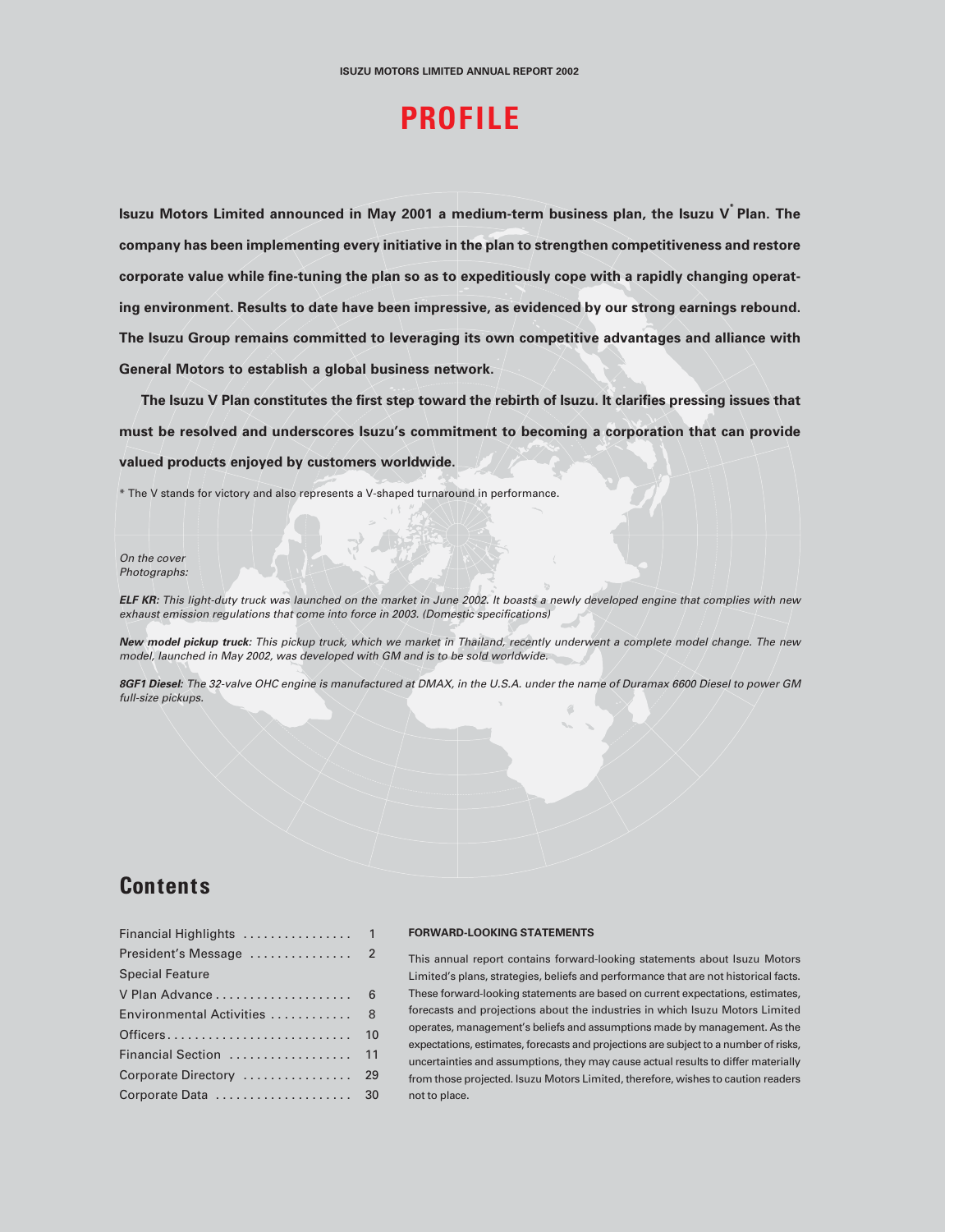## **F INANCIAL HIGHLIGHTS**

| Years ended March 31                                      | 2002       | Millions of Yen<br>2001 | 2000       | Thousands of<br>U.S. Dollars<br>2002 |
|-----------------------------------------------------------|------------|-------------------------|------------|--------------------------------------|
|                                                           |            |                         |            |                                      |
| For the Year:                                             |            |                         |            |                                      |
|                                                           | ¥1,597,701 | ¥1,569,199              | ¥1,506,642 | \$11,990,254                         |
|                                                           | (42, 991)  | (66.787)                | (104.186)  | (322, 639)                           |
| At Year-End:                                              |            |                         |            |                                      |
| Total assets                                              | ¥1,324,144 | ¥1,891,492              | ¥1,843,053 | \$9,937,296                          |
| Shareholders' equity                                      | 61.084     | 94,108                  | 169,338    | 458,416                              |
|                                                           |            |                         |            |                                      |
|                                                           |            | Yen                     |            | U.S. Dollars                         |
| Per Share:                                                |            |                         |            |                                      |
| $Net loss$ - primary $\ldots \ldots \ldots \ldots \ldots$ | $*(33.68)$ | $*(52.76)$              | ¥(82.48)   | \$(0.25)                             |
| Cash dividends                                            |            |                         |            |                                      |

Note: U.S. dollar figures have been calculated at the rate of ¥133.25=U.S. \$1, the approximate rate of exchange on March 29, 2002.

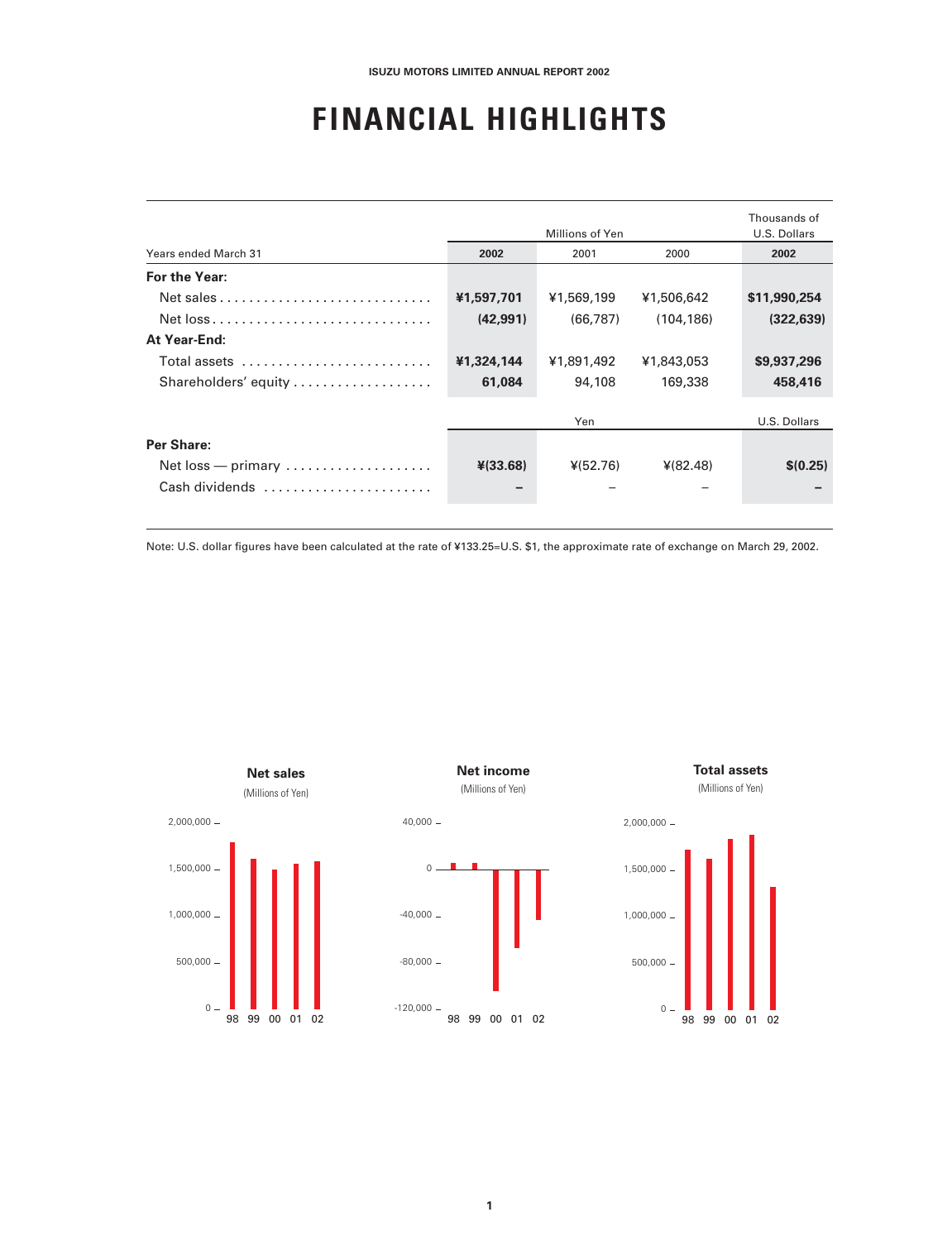## **PRESIDENT'S MESSAGE**

**In May 2001, we formulated the Isuzu V Plan, a new mid-term business plan, covering the three-year period through March 2004. The plan aims at far-reaching reforms of our business and corporate structure that will restore enterprise value and strengthen competitiveness. It also calls for a streamlined organization and resurgence of corporate value, which forms the basis of sound management. Isuzu will leverage its own competitive advantages and alliance with General Motors to establish a global business network.**



Yoshinori Ida President and Representative Director

**ISUZU V PLAN F** The Isuzu Group moved into the black in the fiscal year ended March 2002 after two consecutive years of consolidated operating losses. This is confirmation of the progress we have made under the Isuzu V Plan and that it is starting to yield tangible results. The original plan envisioned a minimum consolidated operating income of ¥60,000 million on consolidated net sales of ¥1.52 trillion in the fiscal year ending March 2004. The goal for consolidated net income was ¥30,000 million. However, factors such as the recent sudden drop in North American sales forced us in November 2001 to review

the plan's consolidated net sales target, which has now been scaled down somewhat to ¥1.33 trillion.

**PROGRESS OF MID-TERM BUSINESS PLAN** The focus in the first year of the plan was on energetically addressing the principal issues it identified while at the same time carrying out fine-tuning to expeditiously cope with dramatic changes in the operating environment, all for the purpose of achieving recognizable results. However, increased outlays for North American sales operations, the prolonged market slump in Japan and an intensifying competitive situation, all had a negative impact on earnings. Consequently, first year earnings fell short of target. Despite the shortfall, Isuzu aggressively implemented every initiative and we were able to lay a solid foundation for reforming the business and corporate structure, to increase revenue in the power-train business, and to develop a new model of a pick-up truck for urban deliveries, all while steadily expanding our collaboration with GM. I am confident that we are now in a position to achieve improved earnings in the years ahead.

As I said earlier, one of the primary goals of the Isuzu V Plan is to recover corporate value. To this end, Isuzu is making concerted efforts to reform its cost structure in Japan through an eight-step action plan.

#### **(1) Consolidating Domestic Production Infrastructure**

The first step focuses on consolidating domestic production infrastructure at three facilities. Optimal allocation of resources is expected to raise capacity utilization rates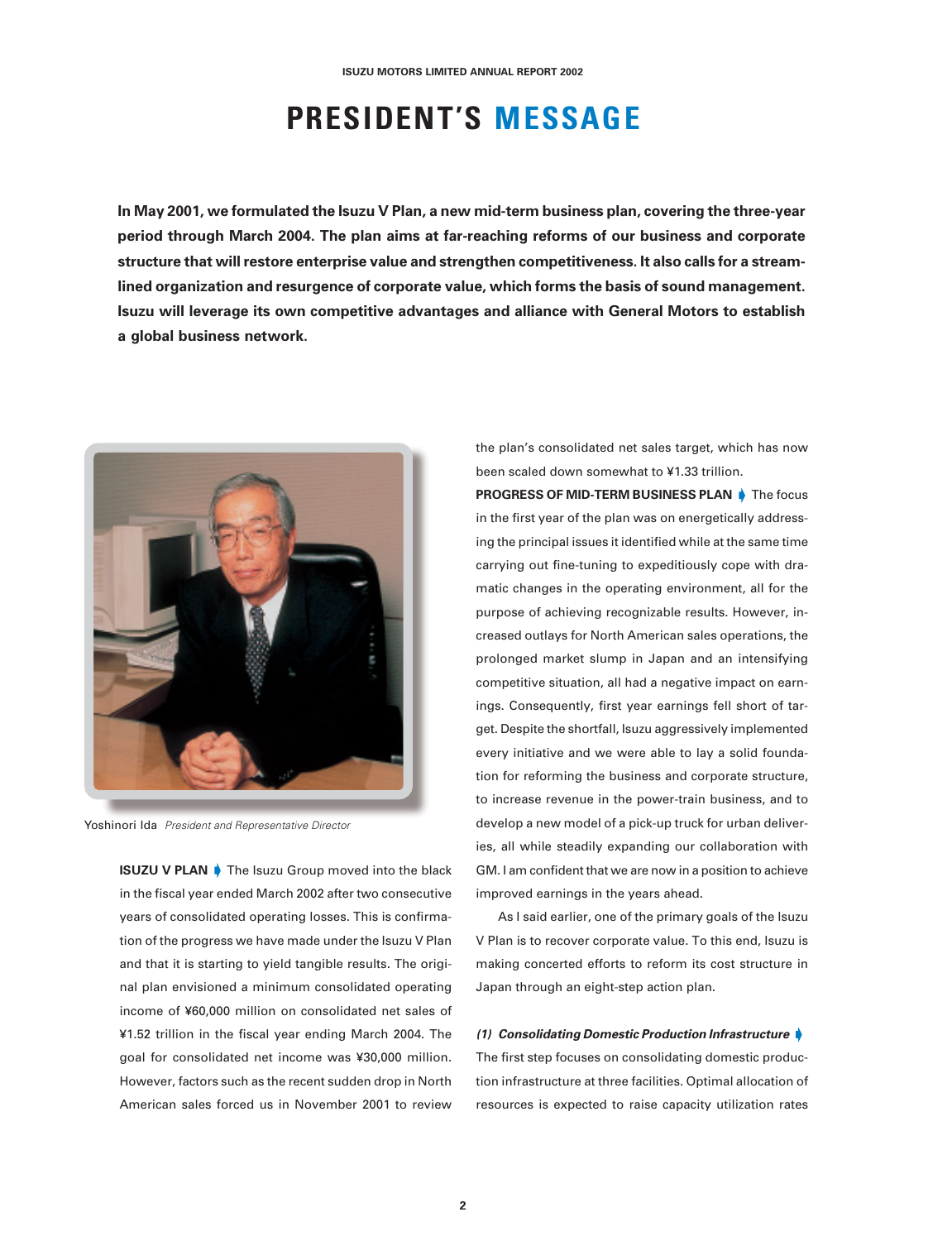from the current 50% level to more than 90%. In terms of specifics, we will transfer heavy-duty truck production from the Kawasaki Plant to the Fujisawa Plant. Engine production will be transferred to the Tochigi Plant. This consolidation process is proceeding as planned.

**(2) Reducing Group-Wide Workforce** Our second task is to reduce the Group-wide headcount by 13,000 by March 2004. As of March 31, 2002, the total workforce had come down by 5,500.

**(3) Reducing Materials Costs I** Isuzu was working to cut materials costs even before we launched the Isuzu V Plan. We are reducing these costs through reviews of parts specifications and the use of standardized, common parts on a worldwide scale. The company will draw on the know-how and database of General Motors' Worldwide Purchasing (WWP) system with the aim of lowering costs by 20% over 3 years. As of March 31, 2002, we had already lowered materials costs by 13% as compared to October 2000.

**(4) Reduce Total Consolidated Assets (Excluding the Finance Segment)** By March 2004, we will reduce total consolidated assets by approximately ¥350 billion, to ¥1,110 billion to enhance the efficiency of capital utilization. To accomplish this objective, the company will reduce interest-bearing debt by approximately ¥250 billion to ¥510 billion. As of March 2002, total assets had

been reduced by ¥210 billion and interest-bearing debt was brought down by ¥70 billion, compared to the time the Isuzu V Plan was launched.

**(5) Reinforce Earnings Power of Domestic Dealers** Isuzu's 41 dealers will be consolidated into roughly 25 dealerships and the existing 400 service outlets will be combined into 320. The goal is to reinforce the earnings power of domestic dealers, making all dealers profitable by the fiscal year ending March 31, 2004. As of the end of March 2002, we had reduced the dealer network by 1 to 40 and reduced the number of service outlets by 20 to 380.

**(6) Realign Isuzu Group Companies** The core task here is to review all of our Group-wide businesses. Isuzu will rationalize and realign non-core businesses to optimize operating efficiency. Following review and consolidation of operations, the number of Group affiliates, formerly 109, will be reduced by 40% by March 31, 2004. As of March 31, 2002, we had reduced Group affiliates to 83.

**(7) Review the SUV Business in Japan I** Isuzu will review its SUV business in Japan, reciprocally use marketing resources with GM and transform Isuzu sales outlets into GM AutoWorld outlets. As of March 31, 2002, 24 Isuzu sales outlets had been converted into GM AutoWorld outlets.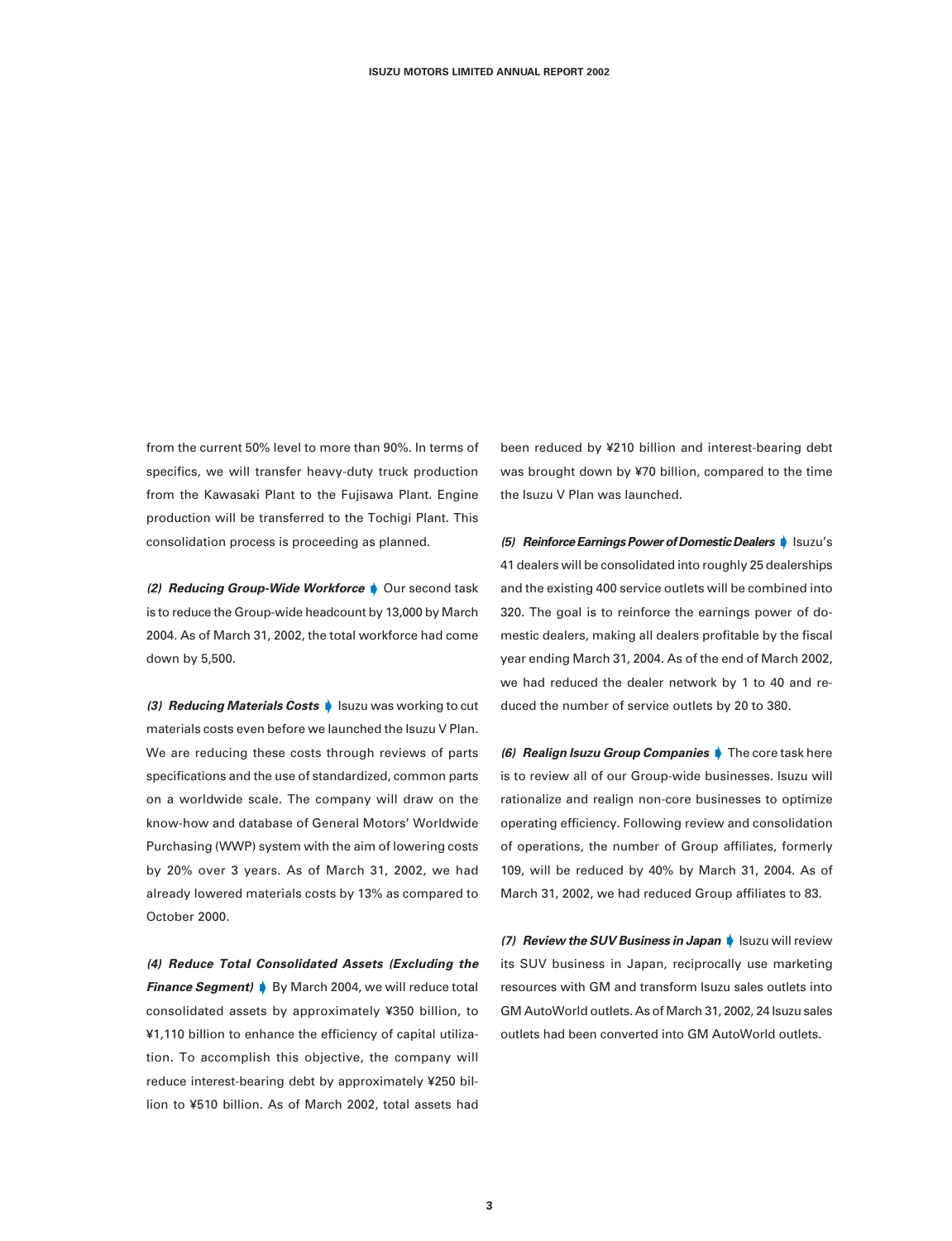**(8) Engineering Efficiency Improvement Isuzu will bol**ster the efficiency of development programs and systems by integrating its seven current platforms into three "core platforms." This will be achieved alongside the introduction of new models.

At the end of the first half of the fiscal year under review, Isuzu devised the Isuzu V Plan Advance, as a means of front-loading execution of key measures, with a focus on North American operations. This approach recognized the criticality of the immediate restoration of North American business to Isuzu Group's reconstruction. In line with this move, Isuzu will define its business domains and review the North American operating structure and reduce structural costs. The Isuzu V Plan Advance has been incorporated into the original Isuzu V Plan. The operating structure reforms planned for the current fiscal year have been largely completed.

**RESULTS FOR THE YEAR ENDED MARCH 31, 2002 CON**solidated net sales for the year ended March 31, 2002 increased 1.8% year on year to ¥1,597,701 million, as growing sales of engine components more than offset the lower vehicle sales volume.

The company reported operating income of ¥15,134 million, reversing an operating loss of ¥27,316 million in the previous fiscal year. This dramatic improvement was partly due to reductions in materials and operating costs, and a weaker yen. The net loss narrowed by ¥23,795 million to around ¥42,991 million. Principal factors affecting the bottom line were an ¥18,609 million gain on sales of property, plant and equipment and investment securities, a ¥9,452 million unrealized holding loss on securities and a ¥14,475 million expense for early retirement incentive packages. As a result, the cumulative deficit carried forward was ¥213,562 million.

Consolidated shareholders' equity declined by ¥33,024 million to ¥61,084 million. As a result, the shareholders' equity ratio decreased from 5.0% to 4.6%. Meanwhile, total assets stood at ¥1,324,144 million as of March 31, 2002, a reduction of ¥567,347 million compared to the previous fiscal year-end.

Domestic sales volume declined 17.7% compared to the previous fiscal year to 64,139 units while overseas sales volume decreased 11.8% to 244,298 units. As a result, total sales volume was 308,437 units, a drop of 13.1% against the previous fiscal year. In other product areas, sales of automotive components for overseas production declined by 37.5% to ¥46,741 million. Engine component sales, however, surged 39.6% to ¥225,582 million, owing to higher production at Isuzu's engine plant in Poland (ISPOL) and to the start of mass production at a joint venture (DMAX) between Isuzu and GM.

With regret, Isuzu suspended dividend payments, as we did last year, due to weak earnings.

#### **OUTLOOK FOR THE YEAR ENDING MARCH 31, 2003**

While the Japanese economy has started showing signs of bottoming out, it must overcome several hurdles,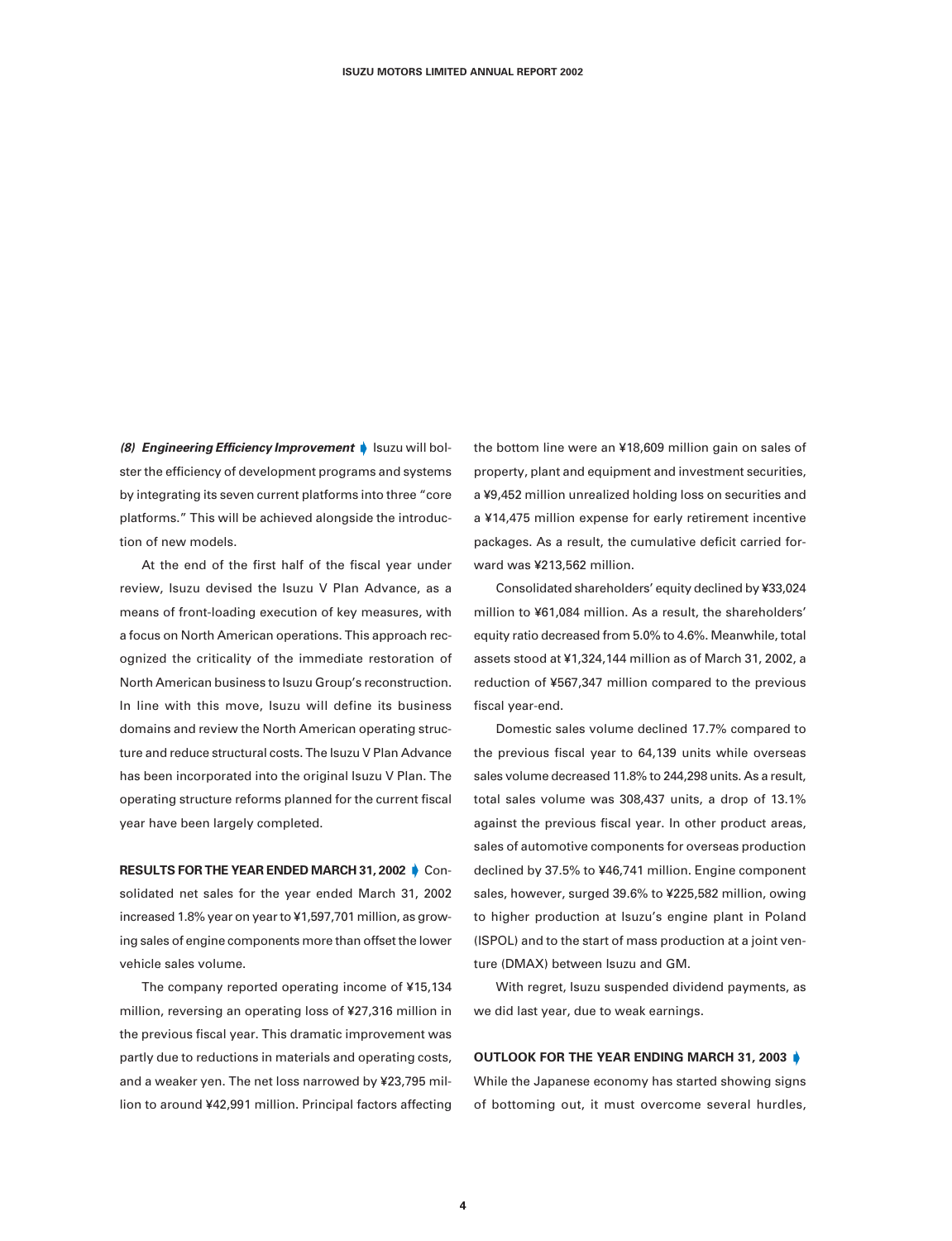including the bleak employment situation, weak household income and uncertainties over corporate earnings, if it is to stage a complete recovery.

In the automotive industry, despite some bright spots, the operating environment remains extremely difficult, since improvement in domestic truck demand is late in coming and domestic and overseas competition is becoming fiercer.

Despite the challenging environment, we will aim for flawless execution of the Isuzu V Plan, make concerted efforts to increase sales and work toward building a wellbalanced earnings structure as defined in the Vehicle Line Executive (VLE) system launched in June 2002. We will do so while leveraging the strengths of the Isuzu Group and cooperating with GM.

On April 30, 2002, we abolished the retirement incentive package provision in the employees' retirement benefit regulations. This will reduce retirement benefit expenses by roughly ¥8,000 million in the fiscal year ending March 31, 2003, compared to the current consolidated fiscal year. Moreover, the Ministry of Health, Labour and Welfare approved the company's request for the return of the portion of the pension fund assets managed on behalf of the Isuzu Motors Welfare Pension Fund on July 1, 2002. These pension fund assets are to be returned around the fall of 2003. This will translate into a one-time extraordinary profit of about ¥10,000 million in the fiscal year ending March 2003.

Following the approval of the 100<sup>th</sup> ordinary annual general meeting of shareholders in June, the company introduced an executive officer system as a part of actions to strengthen management. The new system will optimize decision-making by bolstering the oversight functions of the Board of Directors and also enhance operating efficiency by transferring executive authority to the operational level.

Godmi Sala

Yoshinori Ida President and Representative Director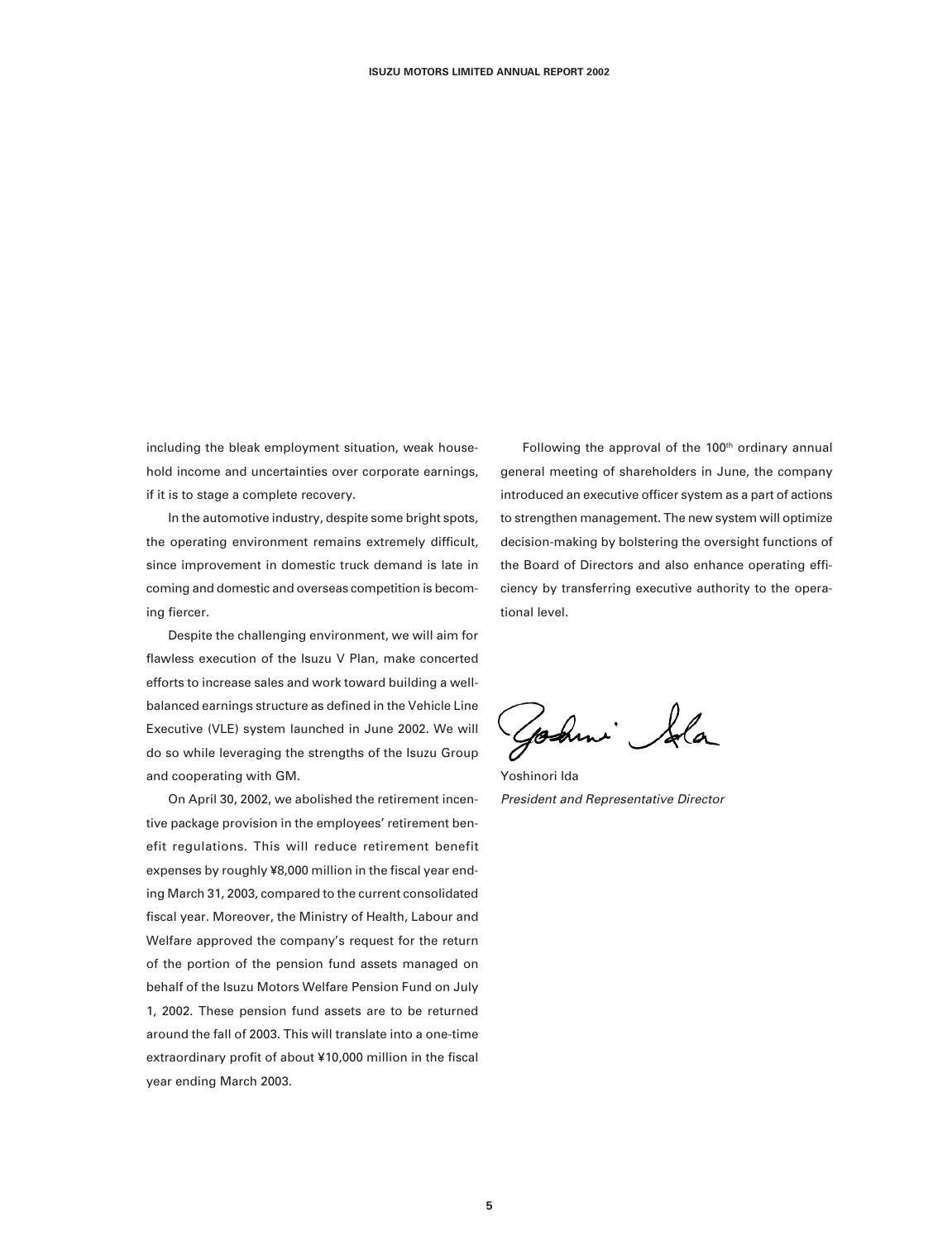## **V PLAN ADVANCE**

**In May 2001, Isuzu formulated its mid-term business plan, the Isuzu V Plan. Subsequently, Isuzu drew up the V Plan Advance to enable the company to respond rapidly to the drastic changes occurring in its operating environment. At the same time, we have been working to enhance the company's competitiveness and restore corporate value. As a result of the plan's initiatives, Isuzu's business results have seen a steady recovery, underpinned by solid improvements in the company's corporate structure.**

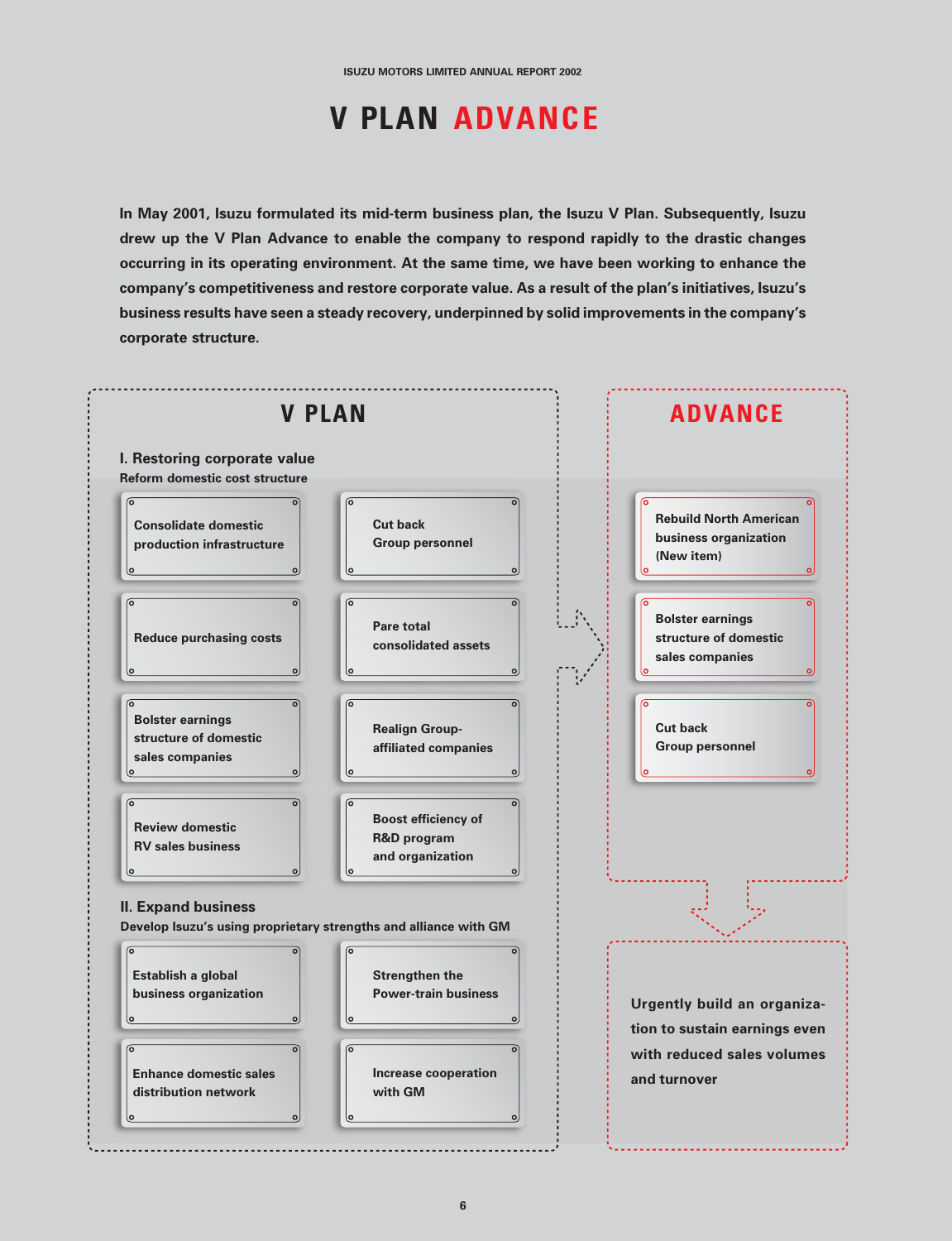### **BREAKDOWN**

#### **[ THE V PLAN ]**

Isuzu formulated its mid-term business plan, the Isuzu V Plan, to radically reform its business organization and corporate structure, restore corporate value and bolster competitiveness.

#### **I. Restoring corporate value**

Due to an over-emphasis on domestic operations, Isuzu's production levels, sales infrastructure and personnel have grown to unsustainable levels. Consequently, we will streamline all three elements components to appropriate levels. We will also cut costs and pare back assets to create a corporate structure that has no wasteful elements anywhere in the Group.

**Consolidate domestic production infrastructure:**  $\mathbf{\hat{F}}$  At the global level, we will carry out appropriate closures or consolidations of our production facilities. In Japan, we will realign our production network centered on 3 facilities. Our target is to increase overall operating efficiency to 90% from the 50% level at the time the plan was formulated.

**Cut back Group personnel:** In the coming 3 years, we will reduce Group personnel from the current total of 38,000 employees to around 28,000.

**Reduce purchasing costs:**  $\mathbf{\psi}$  Our target is to reduce the cost of materials purchasing by 20% over the next 3 years.

Pare total consolidated assets:  $\mathbb N$  We will sell assets and shares to increase funds and improve cash flows.

#### **Bolster earnings structure of**

**domestic sales companies:** We will accelerate the ongoing consolidation of commercial vehicle sales companies. Our ultimate goal is to make all outlets profitable in their own right.

**Realign Group-affiliated companies:** We will review how Group business is developing, and rationalize and streamline non-core businesses to build an efficient business organization.

**Review domestic RV sales business:**  $\mathbf{\psi}$  We will effectively use our joint sales resources with GM.

**Boost efficiency of R&D program and organization:**  $\mathbb{N}$  We will focus on core platforms and use spin-off technology to rigorously pursue an efficient development program.

#### **II. Expand business**

We will rebuild our global business structure by strengthening cooperation with GM in our capacity as the center of expertise for the GM Group's diesel engine and commercial vehicle business and by allocating resources in the best manner.

**Establish a global business organization:**  $\mathbb{N}$  We will establish a global network focused on four key markets—Japan, ASEAN, China and America—enabling us to efficiently develop, purchase, manufacture and sell products. On a business level, we will position medium and small CVs and pick-up trucks as "global strategic vehicles," to develop a new global concept vehicle.

**Enhance domestic sales distribution network:**  $\mathbf{\hat{F}}$  We will bolster peripheral businesses and integrate business lineups, in addition to selling new vehicles.

**Strengthen the Power-train business:** We will establish a position as the world's leading manufacturer of diesel engines. **Increase cooperation with GM:**  $\mathbf{W}$  We will make effective use of the resources and size of GM. Isuzu and GM will use mutual sales channels and we will work together to jointly develop new products.

#### **[ THE V PLAN ADVANCE ]**

We reviewed the progress made with the Isuzu V Plan during the fiscal year ended March 31, 2002. In the first half of this fiscal year most of the plan's initiatives were implemented on schedule. Later in the year, however, a drastic fall in sales occurred in the U.S. and the entire Group's business performance deteriorated.

The severe operating environment made us decide to urgently rebuild our North American business and accelerate two of the Isuzu V Plan's eight initiatives, these three items forming a new plan, the V Plan Advance. As soon as possible, we will review our U.S. organization, improve the earnings structure of our domestic sales companies and reduce our Group personnel levels. We aim to sustain steady earnings, even with reduced sales.

**Rebuild North American business organization:** We will examine our North American business domains and business systems in order to curb fixed structural costs.

#### **Bolster earnings structure of**

domestic sales companies:  $\blacklozenge$  We will clarify the various business priorities arising from the realignment of our sales companies, and give maximum priority to initiatives which are directly connected with improving earnings.

**Cut back Group personnel:** We will reduce personnel in the entire Group, aiming at a final target for the workforce of around 24,700.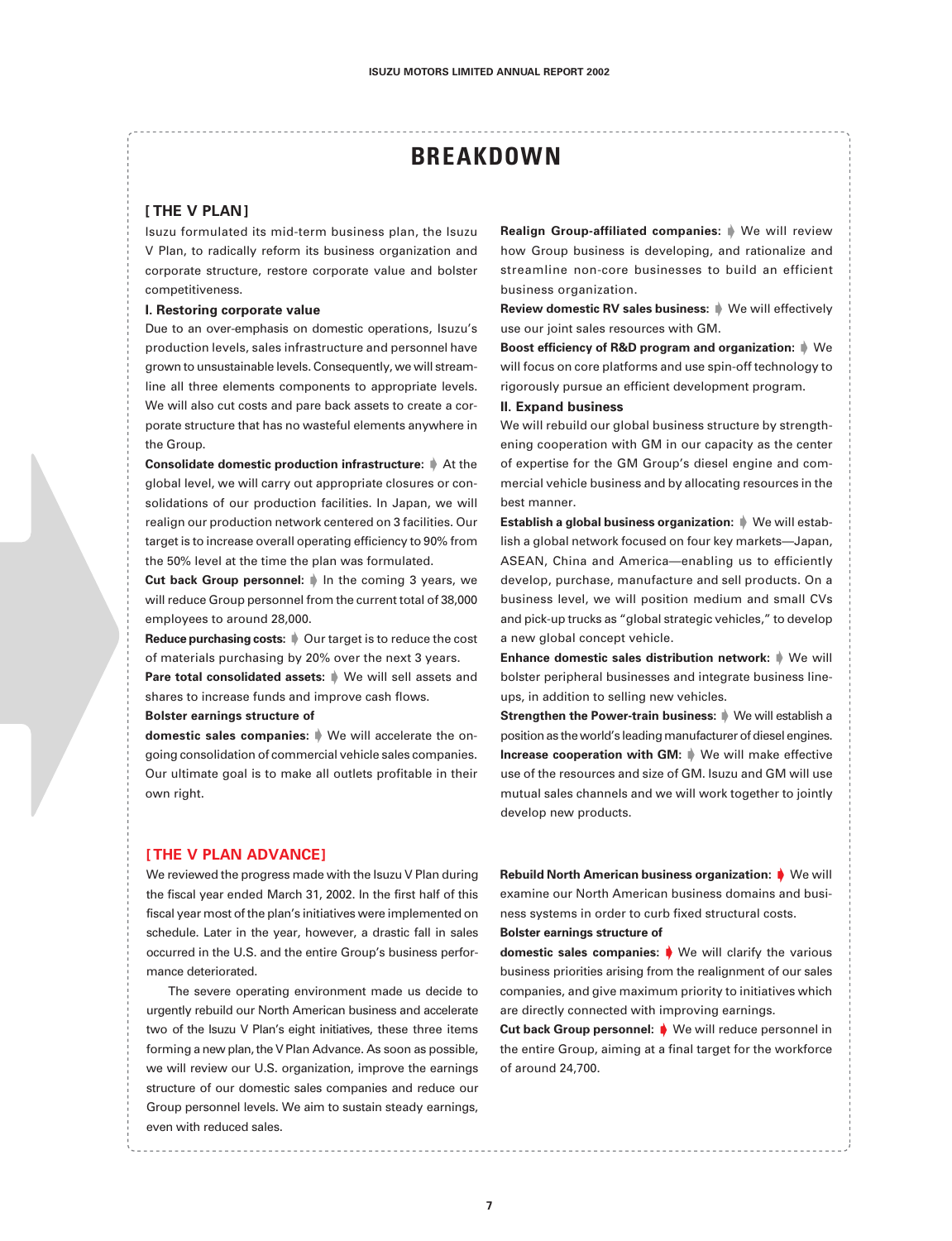## **ENVIRONMENTAL ACTIVITIES**

**Policies in Coping with the Global Environment**

- **1. Throughout the life of vehicle from production to usage and disposal, we will cope with the conservation of environment with positive stance.**
- **2. In order to leave beautiful earth to our descendants, not only through business activities but also as citizens of the earth, we will cope with environmental conservation activities of locality and society with positive stance.**

#### **ENVIRONMENTAL PROTECTION ORGANIZATION**

Isuzu considers environmental protection to be a management issue of the highest importance. The chart below depicts how the company's internal framework for environmental protection is structured. The Global Environment Committee promotes corporate environmental efforts and reports initiatives and achievements from the past fiscal year through the Isuzu Environmental Report, which is published annually. This report can be viewed on the company's Website,

(http://www.isuzu.co.jp/company/eco/2001\_en/)





Isuzu recorded two significant achievements in environmental protection in fiscal 2002. First, the Product Development Environment Committee was awarded ISO 14001 certification for its product development process, thus putting in place a system in tune with environmental protection requirements. Second, the Plant Environment Committee successfully achieved its goal of Zero Emissions.

#### **PRODUCT DEVELOPMENT ENVIRONMENT COMMITTEE**

Isuzu has state-of-the-art diesel engine technology and manufacturing plants in Europe, the U.S., Japan and elsewhere in Asia. Testifying to this is that Isuzu's Duramax 6600 (DMAX diesel engine) placed in the U.S. Ward's 10 Best Engines award for the second consecutive year in 2002. Although diesel engines are well regarded in Europe, they have a poor image in Japan. However, diesel engines have considerable potential for contributing to environmental protection. With superior fuel consumption (100km on 3 liters) and technological advances, the image of diesel engines will no doubt improve

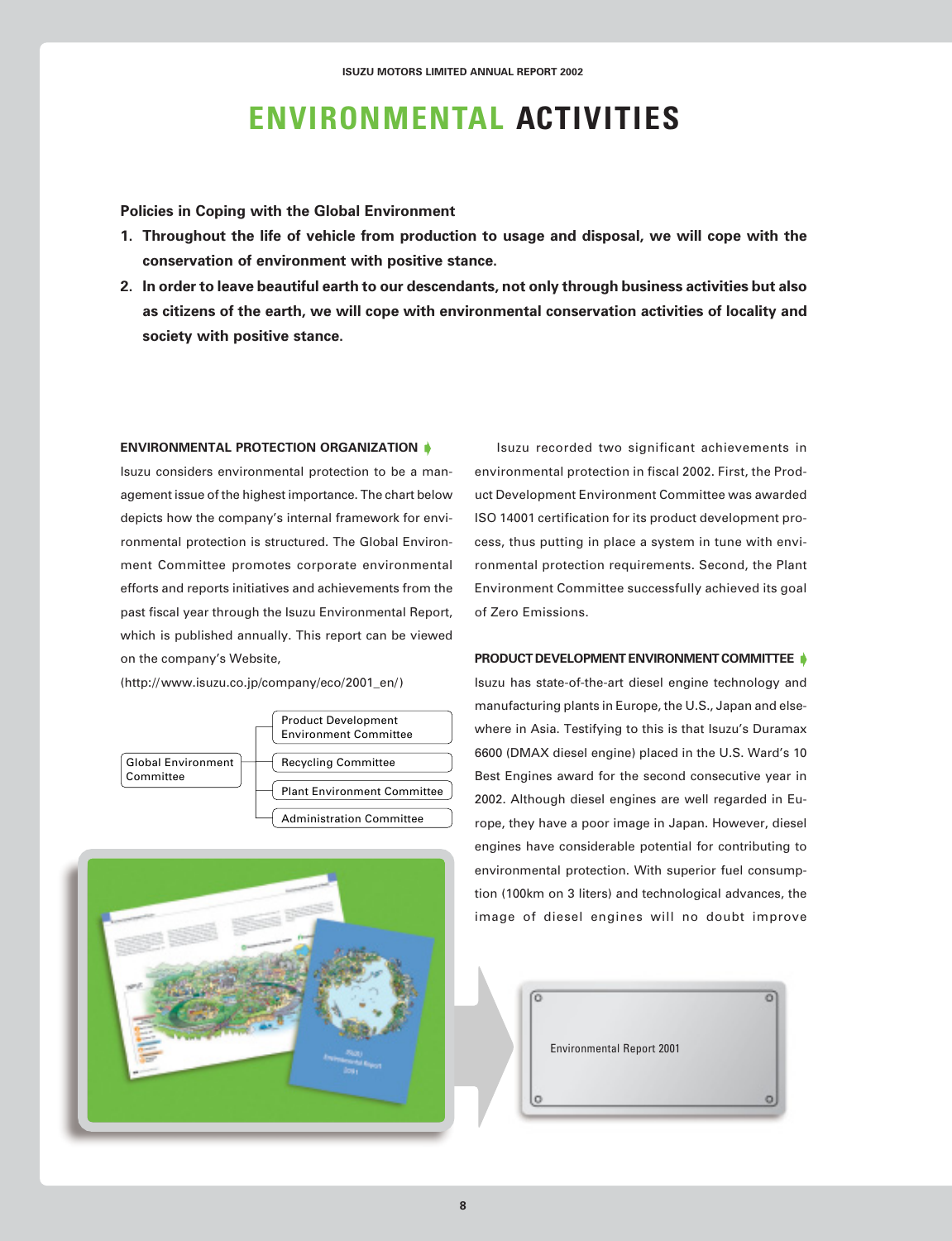dramatically. As one of the world's leading producers of diesel engines, Isuzu is committed to marshalling all its technological resources to develop even cleaner diesel engines that significantly lower environmental loads.

**ISO 14001 CERTIFICATION** The Global Environment Committee in 1999 decided to work toward putting systems in place for obtaining ISO 14001 certification for product development processes. In order to provide powerful support for the development of environmentally friendly products, the development division started work on building an environmental management system with the participation of all the development divisions and Isuzu Advanced Engineering Center, Ltd. The result was ISO 14001 certification on June 30, 2001. This certification recognizes that Isuzu has created an integrated environmental protection system covering all stages from product



development through production.

All four of the company's domestic plants are also ISO 14001 certified. Overseas, Subaru-Isuzu Automotive Inc. (SIA) in the U.S., Isuzu Motors Polska Sp. zo. o. (ISPOL) in Poland, Isuzu Engine Manufacturing Co., (Thailand) Ltd. (IEMT) and Isuzu Motors Co., (Thailand) Ltd. (IMCT) in Thailand, and Isuzu Motors Germany GmbH (IMG) in Germany are similarly certified. DMAX, Ltd. in the U.S. is now preparing for certification. All our five main overseas manufacturing plants will be ISO 14001 certified when DMAX obtains the certification.

#### **PLANT ENVIRONMENT COMMITTEE**

 $\circ$ 

**ZERO EMISSION GOAL ACHIEVED** Isuzu in fiscal 2002 reduced industrial waste by 97.6% against fiscal 1996 levels, exceeding its Zero Emissions goal. "Zero Emissions" means "A reduction of end waste amount to 95% of the fiscal 1996 level (excluding incineration ash)."

Following up on this achievement, we plan to further reduce industrial waste in fiscal 2004. The goal is to slash industrial waste at each plant to less than one ton per month by the end of fiscal 2004.

> Isuzu has developed a CNG (compressed natural gas) vehicle for use as a non-step large route bus. The vehicle boasts extremely low levels of harmful exhaust emissions. Some models also employ an oxygen catalytic converter to reduce levels of particulate matter. These innovations mean the vehicle has an exceptionally low impact on the environment. (Domestic model) lo ö

 $\circ$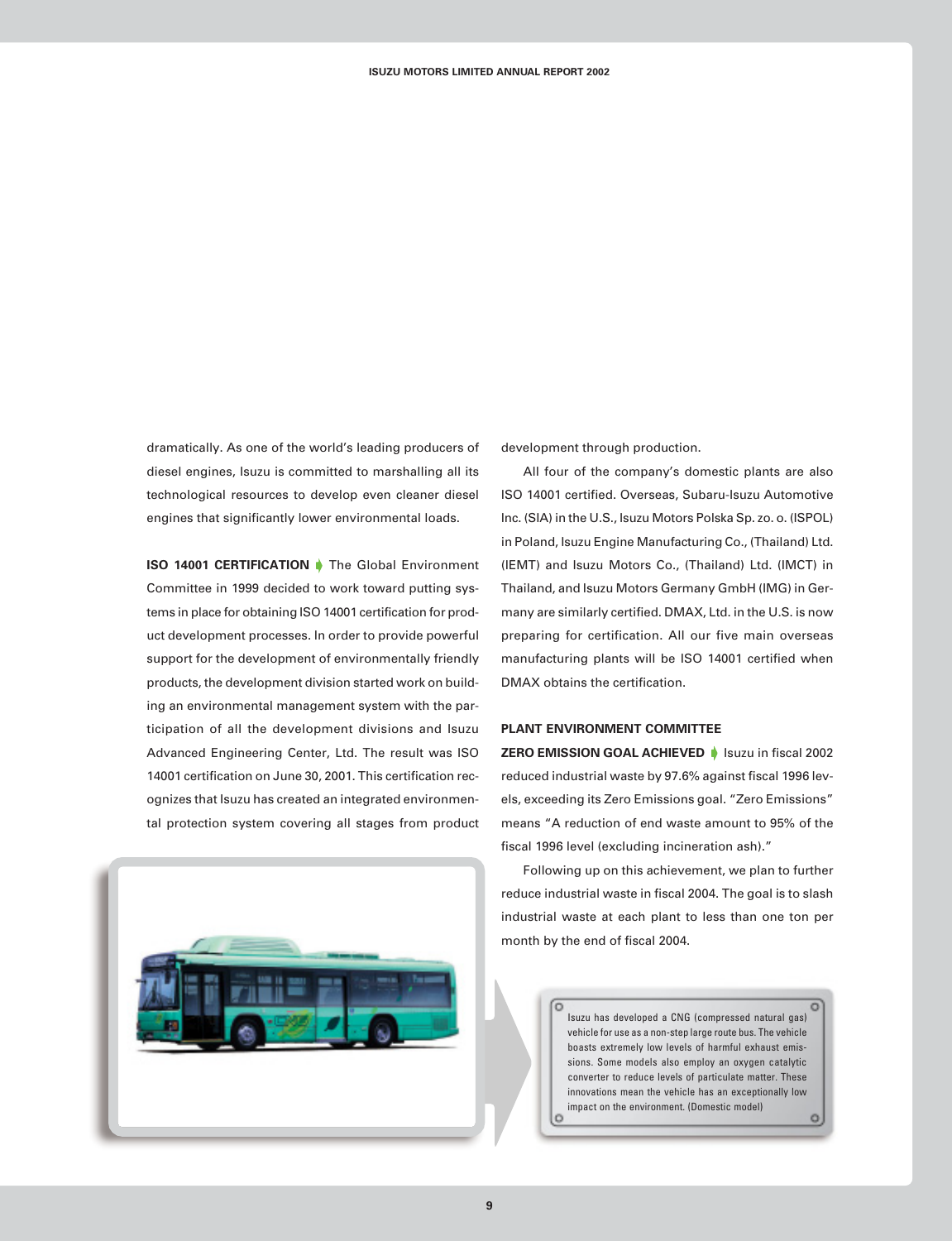## **OFFICERS**

#### **DIRECTORS**

(All Directors concurrently act as Executive Officers)

#### **EXECUTIVE OFFICERS**

**President & Representative Director** Yoshinori Ida **Executive Vice Presidents & Directors** Kozo Sakaino Randall J. Schwarz **Managing Director** Tadaomi Takayama **Executive Directors** Yoshito Mochizuki Hiromasa Tsutsui **Directors Hiroshi Suzuki** Brian P. MacDonald Susumu Hosoi Yoshio Kinouchi Yoshihiro Tadaki

**Senior Executive Officers Goro Miyazaki** 

Ryuuichi Ohgi Minoru Matsushima **Executive Officers** Yoshitomo Utaka Yasushi Mase Kouji Yamaguchi Jun Utsumi Kazuhiro Sonoda Hiroo Majima Takashi Urata Tadaharu Matsuo Fujio Anzai

#### **CORPORATE AUDITORS**

| <b>Standing Corporate Auditors</b> | Hiromu Inada       |
|------------------------------------|--------------------|
|                                    | Michio Kamiya      |
| <b>Corporate Auditors</b>          | Yasuharu Nagashima |
|                                    | Tadashi Inui       |

(As of June 27, 2002)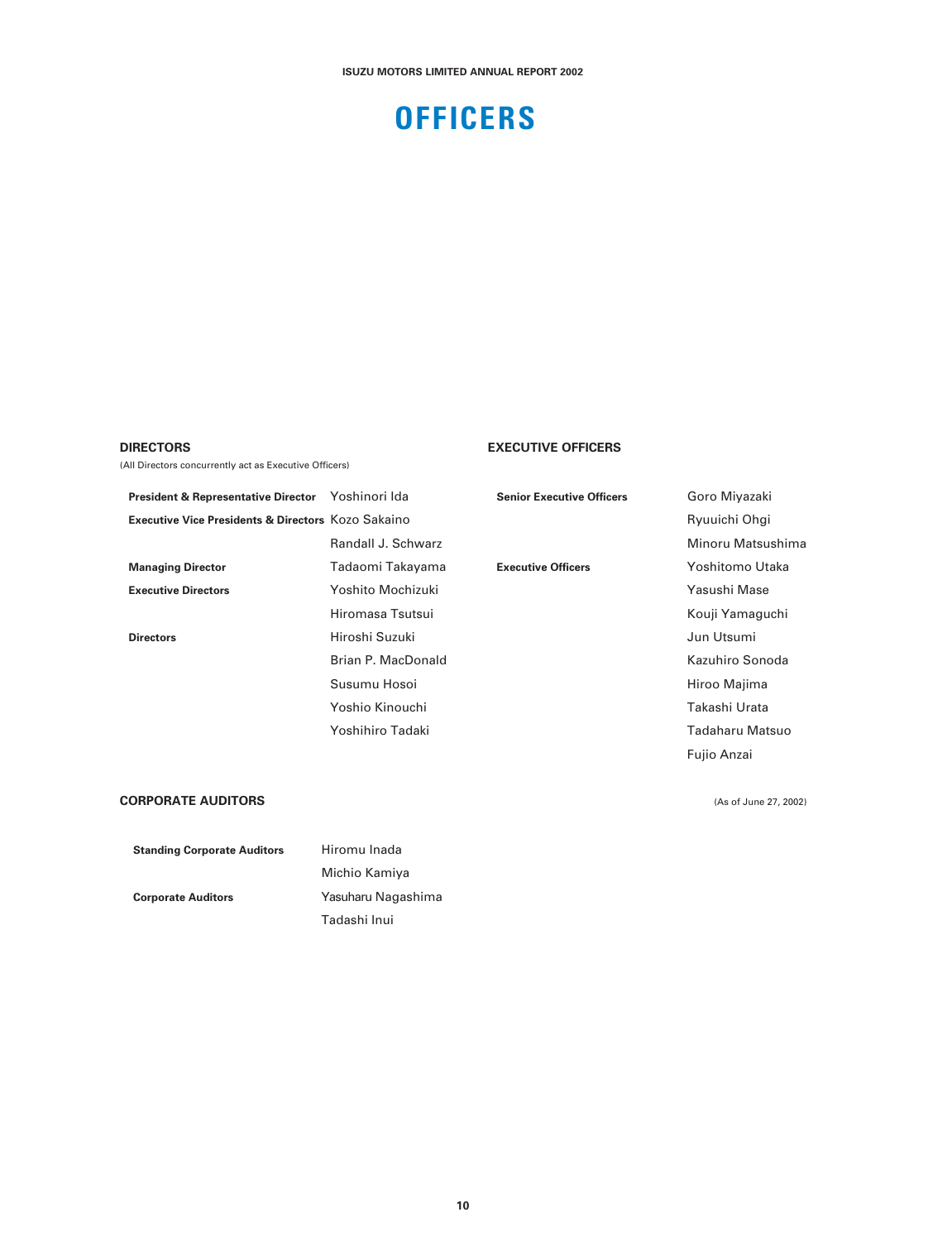## **FINANCIAL SECTION**

## **Contents**

| Consolidated Statements of Shareholders' Equity 19 |  |
|----------------------------------------------------|--|
| Consolidated Statements of Cash Flows 20           |  |
| Notes to Consolidated Financial Statements 21      |  |
|                                                    |  |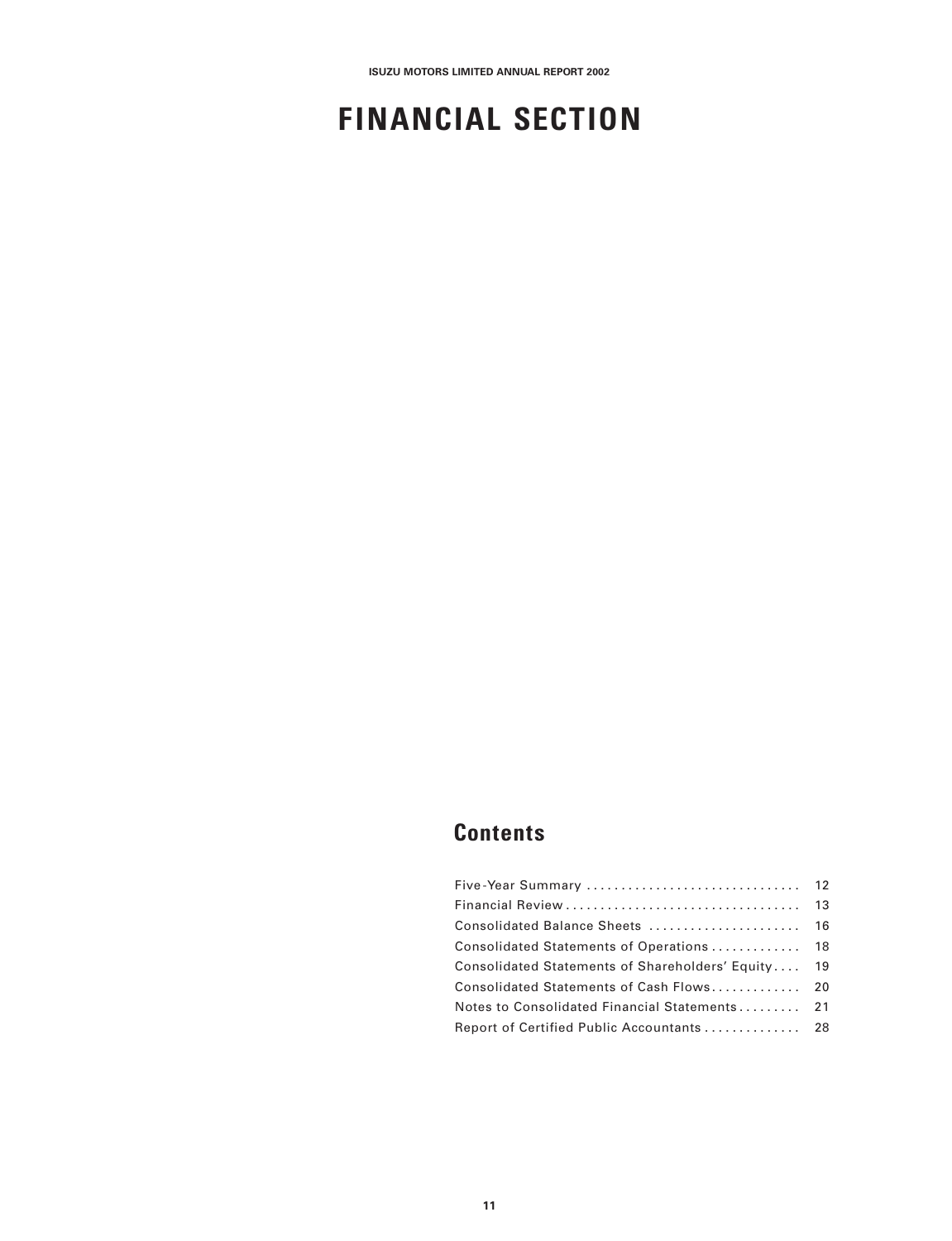## **Five-Year Summary**

Years ended March 31

| <b>Consolidated Five-Year Summary</b><br>Thousands of         |            |                 |            |            |            |              |  |
|---------------------------------------------------------------|------------|-----------------|------------|------------|------------|--------------|--|
|                                                               |            | Millions of Yen |            |            |            |              |  |
|                                                               | 2002       | 2001            | 2000       | 1999       | 1998       | 2002         |  |
| For the Year:                                                 |            |                 |            |            |            |              |  |
| Net sales                                                     | ¥1,597,701 | ¥1,569,199      | ¥1,506,642 | ¥1,619,101 | ¥1,799,604 | \$11,990,254 |  |
| Cost of sales $\dots\dots\dots$                               | 1,355,190  | 1,343,166       | 1,297,291  | 1,321,173  | 1,477,742  | 10,170,287   |  |
| Gross profit                                                  | 242,510    | 226,032         | 209,350    | 297,928    | 321,861    | 1,819,967    |  |
| Selling, general and<br>administrative                        |            |                 |            |            |            |              |  |
| expenses                                                      | 227,376    | 253,349         | 260,147    | 288,747    | 310,159    | 1,706,388    |  |
| Operating income (Loss)                                       | 15,134     | (27, 316)       | (50, 797)  | 9,180      | 11,702     | 113,579      |  |
| Income (Loss) before<br>special items<br>Income (Loss) before | (1,984)    | (47, 435)       | (68, 047)  | (5,784)    | 1,496      | (14, 896)    |  |
| income taxes $\ldots \ldots \ldots$                           | (28, 506)  | (73, 300)       | (150, 937) | 16,111     | 17,763     | (213, 935)   |  |
| Net income (Loss)                                             | (42, 991)  | (66, 787)       | (104, 186) | 6,235      | 6,039      | (322, 639)   |  |
| At Year-End:                                                  |            |                 |            |            |            |              |  |
| Total assets                                                  | ¥1,324,144 | ¥1,891,492      | ¥1,843,053 | ¥1,627,302 | ¥1,730,857 | \$9,937,296  |  |
| Shareholders' equity                                          | 61,084     | 94,108          | 169,338    | 177.771    | 122,215    | 458,416      |  |

| <b>Non-Consolidated Five-Year Summary</b> |           |              |                 |          |              |              |
|-------------------------------------------|-----------|--------------|-----------------|----------|--------------|--------------|
|                                           |           |              | Millions of Yen |          |              | U.S. Dollars |
|                                           | 2002      | 2001         | 2000            | 1999     | 1998         | 2002         |
| For the Year:                             |           |              |                 |          |              |              |
| Net sales                                 | ¥761,904  | 829,890<br>¥ | 836,123<br>¥    | ¥934,865 | ¥1,128,068   | \$5,717,860  |
| Cost of sales $\dots\dots\dots$           | 655,719   | 726,601      | 764,570         | 820,108  | 973,527      | 4,920,974    |
| Gross profit                              | 106,185   | 103,289      | 71,553          | 114,756  | 154,540      | 796,886      |
| Selling, general and<br>administrative    |           |              |                 |          |              |              |
| expenses                                  | 98,098    | 107,002      | 118,139         | 109,680  | 134,657      | 736,200      |
| Operating income (Loss)                   | 8,086     | (3,712)      | (46,586)        | 5,076    | 19,883       | 60,685       |
| Income (Loss) before                      |           |              |                 |          |              |              |
| special items<br>Income (Loss) before     | 2,123     | (10, 578)    | (55.412)        | 1,874    | 15,428       | 15,938       |
| income taxes $\ldots \ldots \ldots$       | (45, 898) | (66, 105)    | (172, 957)      | (4,536)  | 20,692       | (344, 454)   |
| Net income (Loss)                         | (56, 224) | (57, 938)    | (103, 861)      | (4,566)  | 10,092       | (421, 945)   |
| At Year-End:                              |           |              |                 |          |              |              |
| Total assets                              | ¥876,680  | ¥1,032,614   | ¥1,117,373      | ¥907,474 | 964,655<br>¥ | \$6,579,217  |
| Shareholders' equity                      | 159,062   | 217,788      | 273,012         | 271,320  | 226,023      | 1,193,716    |

Note: U.S dollar amounts are translated from yen, for convenience only, at the rate of ¥133.25=US\$1, the approximate exchange rate prevailing on the Tokyo Foreign Exchange Market on March 29, 2002.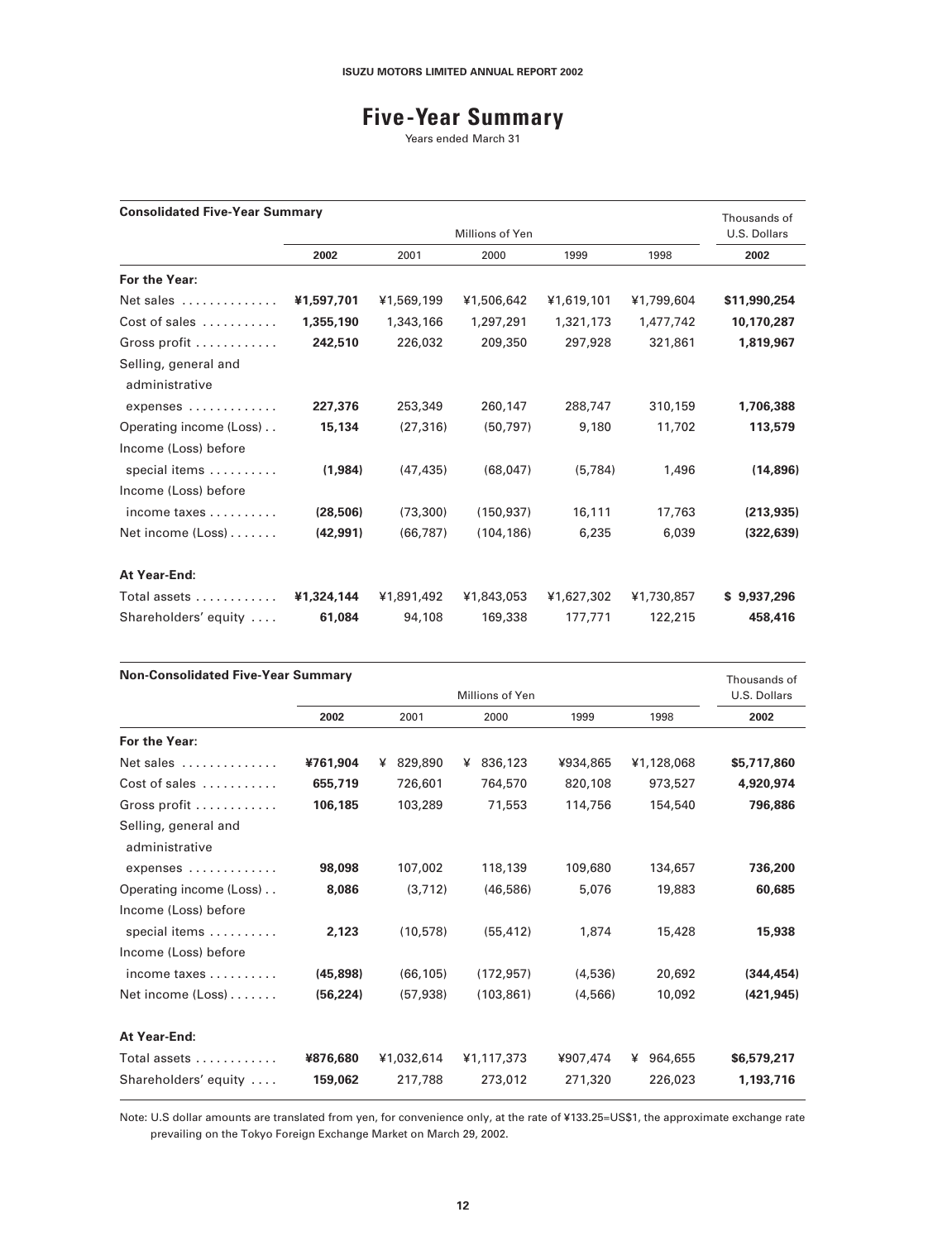### **Financial Review**

#### **Financial Targets**

Under the Isuzu V Plan, the company's medium-term management plan that runs through March 2004, Isuzu is targeting an approximate ¥350 billion reduction in total consolidated assets to ¥1,110 billion, and a decrease of roughly ¥240 billion in interest-bearing debt to ¥510 billion, excluding the finance segment. As of March 31, 2002, total consolidated assets had fallen ¥210 billion to ¥1,250 billion, with interest-bearing debt standing at ¥680 billion, a reduction of ¥70 billion. In addition, Isuzu is pushing forward with plans to improve its cash flows.

#### **Income Analysis**

In fiscal 2002, the year ended March 31, 2002, consolidated net sales increased 1.8% year on year to ¥1,597,701 million on strong demand for engines components, which offset lower unit sales. The cost of sales rose 0.9% to ¥1,355,190 million in line with the increase in net sales. However, the cost of sales ratio improved thanks to rationalization and cost-saving initiatives. Despite the increase in net sales, selling, general and administrative expenses fell 10.3% to ¥227,376 million due mainly to cutbacks in the workforce and costs. As a result, the company reported operating income of ¥15,134 million, a significant reversal from the previous year's ¥27,316 million operating loss. Other expenses decreased to ¥17,120 million from the ¥20,120 million recorded in fiscal 2001. In special losses, the absence of the restructuring charges recorded in the previous fiscal year and the booking of special retirement benefits relating to a voluntary early retirement plan meant that this item was largely unchanged. Special gains were ¥907 million less than the previous year, despite gains on the sale of investment securities, because there was no transitional gain for employees' retirement benefits recorded in the previous year. As a result, net special losses amounted to ¥26,522 million. Loss before income taxes decreased from ¥73,300 million to ¥28,506 million. Net loss was ¥42,991 million, compared with a loss of ¥66,787 million in the previous fiscal year.

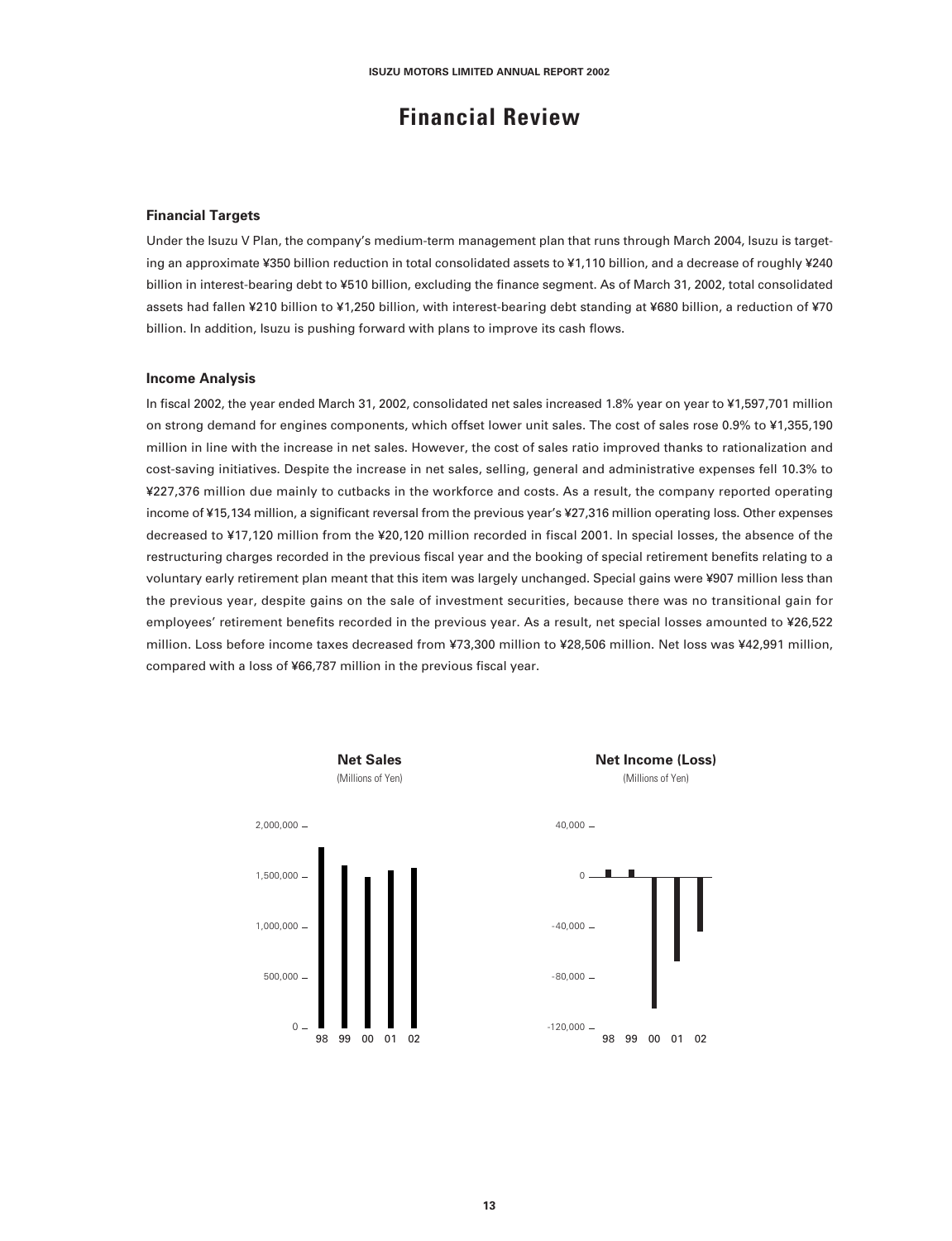#### **Segment Information**

#### **By Type of Business**

Despite falling demand for commercial vehicles amid a sluggish Japanese economy and lower combined domestic and export unit sales resulting from intense competition in the U.S., sales to third parties in the automotive segment increased by 3.9% to ¥1,518,134 million. The increase reflected the strong performance in engines and automotive components. The segment posted operating income of ¥7,156 million, reversing a prior-year operating loss of ¥29,899 million.

Finance segment sales to third parties fell by 38.3% to ¥59,886 million following the sale of 80% of the common stock of Isuzu Group truck leasing company IFCO Inc., and the sell-off of lease receivables by a U.S.-based finance subsidiary. On the other hand, operating income surged to ¥6,097 million from ¥2,177 million in fiscal 2001.

Miscellaneous sales to third parties jumped 79.1% to ¥19,680 million year on year. Operating income climbed to ¥1,600 million from the previous year's ¥825 million.

#### **By Geographical Area**

Sales to third parties in Japan decreased 6.0% to ¥830,639 million due to soft demand for commercial vehicles in a sluggish economy. Operating income on the other hand rebounded to ¥14,008 million from an operating loss of ¥7,914 million in the previous fiscal year. This result reflects efforts to restructure sales companies and other rationalization measures.

Boosted by sales of diesel engines at a manufacturing joint-venture with General Motors, sales to third parties in North America climbed 12.0% to ¥658,713 million. While the operating loss narrowed from ¥16,265 million in fiscal 2001 to ¥7,129 million, the company's results were affected by fierce competition from industry rivals.

Sales to third parties in regions categorized under "Other," which includes Singapore, Australia, China, Poland, the Philippines and Thailand, rose 11.7% to ¥108,349 million, mainly as a result of an increase in diesel engine production at the ISPOL plant in Poland. Isuzu recorded operating income of ¥3,477 million in this region, a turnaround from the previous year's operating loss of ¥1,090 million.





**14**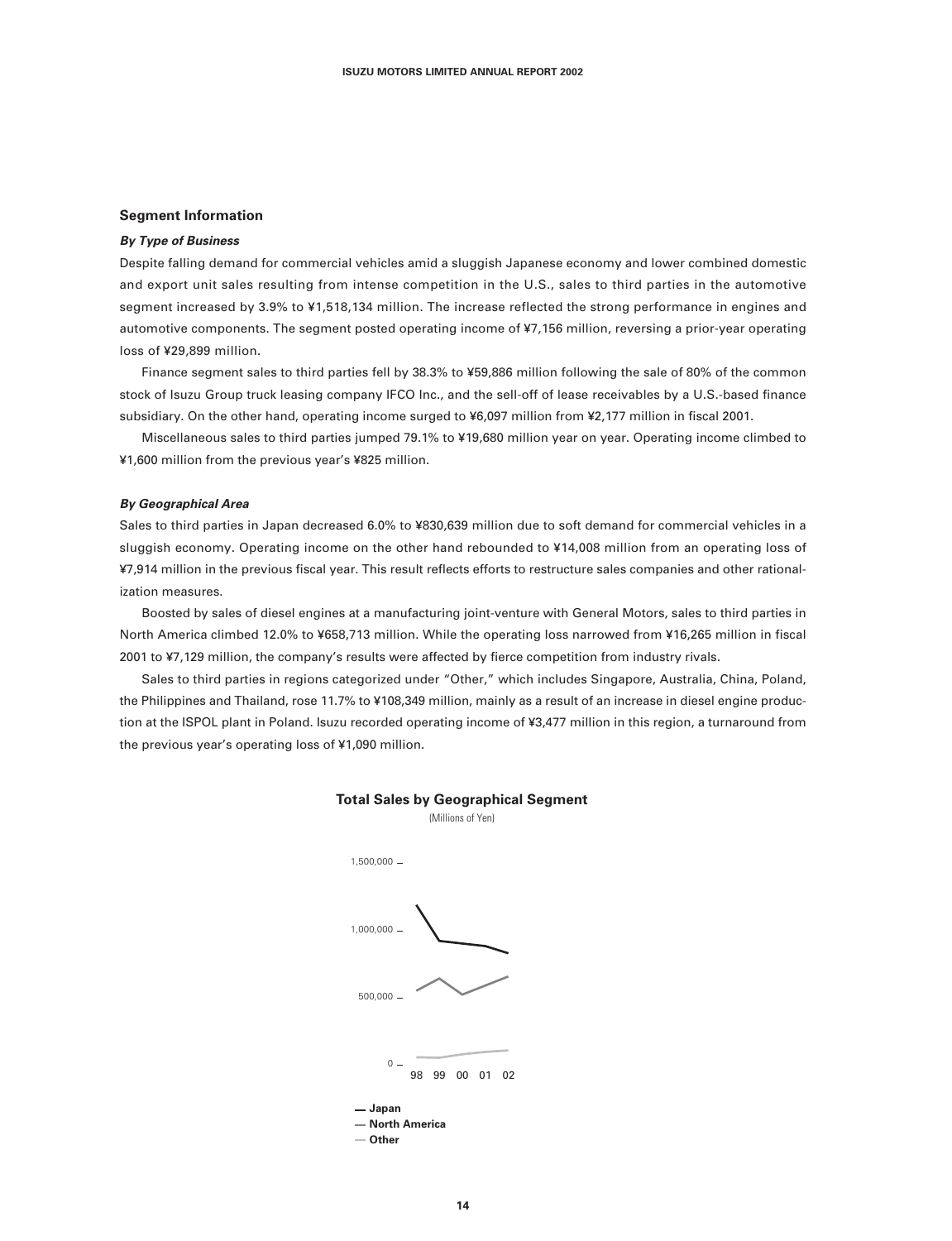#### **Financial Position**

Total consolidated assets as of March 31, 2002 stood at ¥1,324,144 million, a decrease of ¥567,347 million from a year earlier. This reduction reflects the streamlining of inventories, efforts to accelerate recovery of trade receivables and the sale of property, plant and equipment. Total current assets declined by ¥262,757 million to ¥548,941 million, reflecting a drop in the balance of cash and cash equivalents, notes and accounts receivable and inventories. Property, plant and equipment fell by ¥219,963 million to ¥551,179 million and investments and advances declined by ¥82,312 million. As a result, fixed assets were ¥775,202 million, ¥304,590 million lower than a year ago.

Notes and accounts payable fell ¥65,246 million from a year earlier. Bank loans and commercial paper also decreased ¥99,128 million and ¥50,000 million, respectively. Consequently, total current liabilities dropped by ¥305,739 million to ¥872,141 million. Long-term liabilities were ¥387,236 million, a decline of ¥227,707 million. This was attributable to the redemption of bonds and the repayment of loans as the company took steps to reduce interest-bearing debt. As of March 31, 2002, interest-bearing debt was ¥738,734 million, down ¥329,474 million from a year ago.

Consolidated shareholders' equity fell by ¥33,024 million to ¥61,084 million. This reflected an increase in the accumulated deficit due to the net loss recorded for the year. The equity ratio thus declined from 5.0% to 4.6%.

#### **Cash Flows**

Net cash provided by operating activities increased by ¥24,184 million to ¥55,179 million due to the improvement in the company's net loss, the collection of trade receivables and the reduction of inventories.

Investing activities provided net cash of ¥6,283 million, a turnaround of ¥114,068 million from the previous fiscal year. This mainly reflected the reduction in payments for leased property, and proceeds from sales of property, plant and equipment.

Net cash used in financing activities was ¥123,530 million, compared with ¥52,788 million in net cash provided in fiscal 2001. Cash was mainly used for repayment of debt and commercial paper and the redemption of bonds.

As a result of the above, cash and cash equivalents as of March 31, 2002 stood at ¥72,284 million, down ¥65,079 million from a year ago.



**Shareholders' Equity** (Millions of Yen)

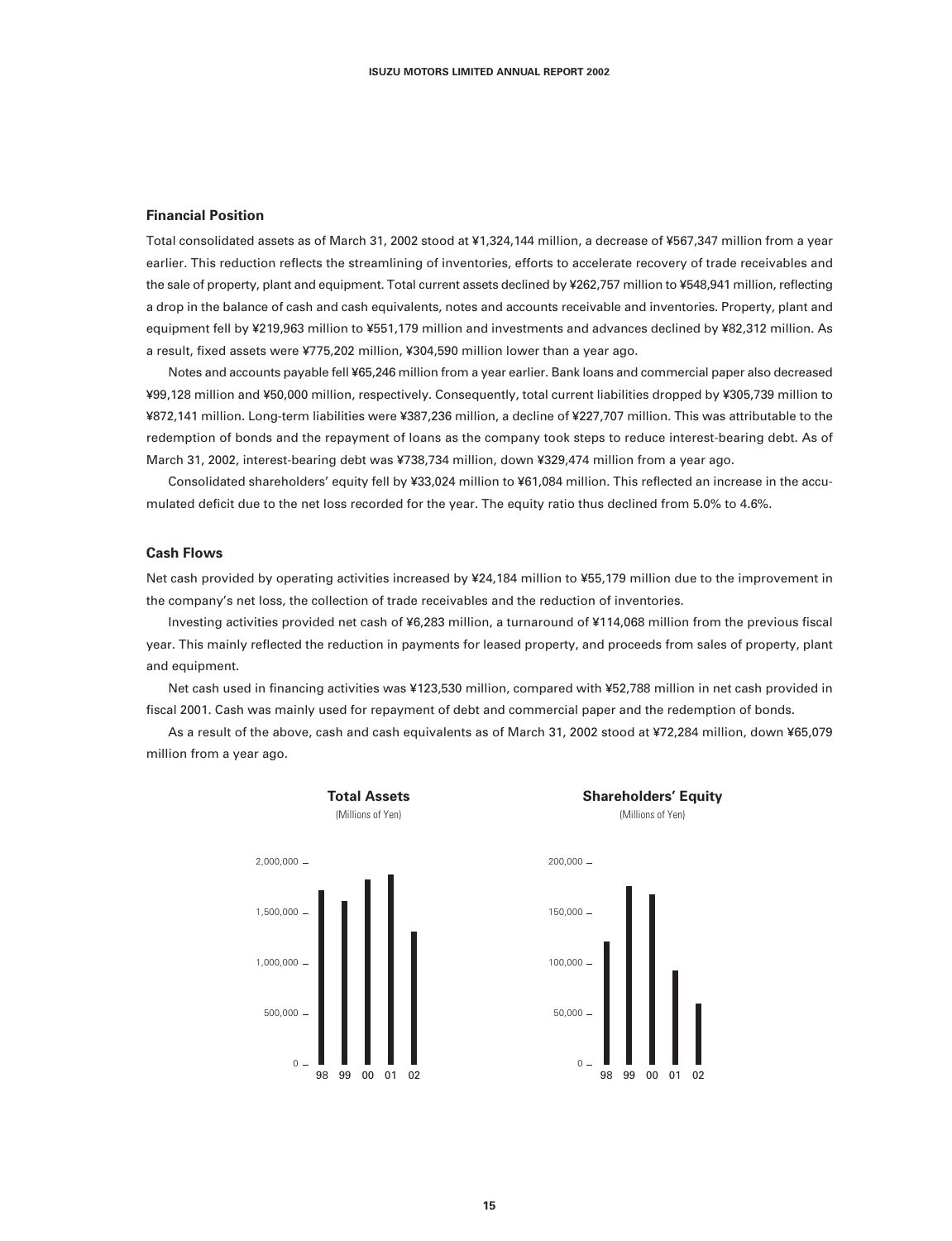## **Consolidated Balance Sheets**

As of March 31, 2002, 2001 and 2000

|                                       |             | Thousands of<br>U.S. Dollars |             |              |
|---------------------------------------|-------------|------------------------------|-------------|--------------|
| <b>Assets</b>                         | 2002        | 2001                         | 2000        | 2002         |
| <b>Current Assets:</b>                |             |                              |             |              |
| Cash and cash equivalents (Note $3$ ) | 79,121<br>¥ | 109,760<br>¥                 | ¥<br>99,876 | S<br>593,784 |
| Short-term investments                |             |                              | 121,458     |              |
| Receivables:                          |             |                              |             |              |
| Notes and accounts (Note 4) $\dots$   | 220.696     | 352,459                      | 347,156     | 1,656,260    |
| Less: allowance for                   |             |                              |             |              |
| doubtful receivables                  | (5,292)     | (7,696)                      | (8,098)     | (39, 714)    |
| Inventories (Note 4) $\dots$          | 156.305     | 202,038                      | 206,818     | 1,173,023    |
| Deferred taxes (Note 6)               | 12,329      | 16,159                       | 14,916      | 92,529       |
| Other current assets                  | 85,780      | 138,978                      | 92,419      | 643,755      |
| Total Current Assets                  | 548.941     | 811,698                      | 874,548     | 4,119,638    |

#### **Investments and Advances:**

| Investments (Notes 3, 4):             |           |          |          |            |
|---------------------------------------|-----------|----------|----------|------------|
| Unconsolidated subsidiaries and       |           |          |          |            |
| affiliated companies                  | 28,304    | 22,892   | 36,685   | 212,414    |
|                                       | 37,893    | 63,362   | 7.533    | 284,378    |
| Long-term loans                       | 34,894    | 20,469   | 21,566   | 261,871    |
| Deferred taxes (Note 6)               | 42,873    | 68,944   | 58,813   | 321,750    |
| Other investments and advances        | 88,255    | 134,372  | 54,053   | 662,328    |
| Less: allowance for doubtful accounts | (15, 117) | (10,626) | (11,303) | (113, 450) |
| Total Investments and Advances        | 217,103   | 299,415  | 167,348  | 1.629.292  |

| Total Assets                                          | ¥1,324,144 | ¥1,891,492 | ¥1,843,053 | \$9.937.296 |
|-------------------------------------------------------|------------|------------|------------|-------------|
| Translation Adjustments                               |            |            | 19,142     |             |
|                                                       | 6,920      | 9,235      | 9.172      | 51,935      |
| Net Property, Plant and Equipment                     | 551.179    | 771.142    | 772,841    | 4.136.430   |
| Less: accumulated depreciation $\ldots \ldots \ldots$ | (609.543)  | (745, 369) | (715.276)  | (4,574,439) |
| Construction in progress                              | 9,236      | 14,304     | 28,278     | 69,316      |
| Machinery and equipment                               | 623.135    | 913,966    | 876,125    | 4.676.441   |
| Buildings and structures                              | 247.188    | 265,951    | 267,312    | 1,855,069   |
| Land                                                  | 281,163    | 322,290    | 316,400    | 2,110,042   |
| <b>Property, Plant and Equipment (Note 4)</b>         |            |            |            |             |
|                                                       |            |            |            |             |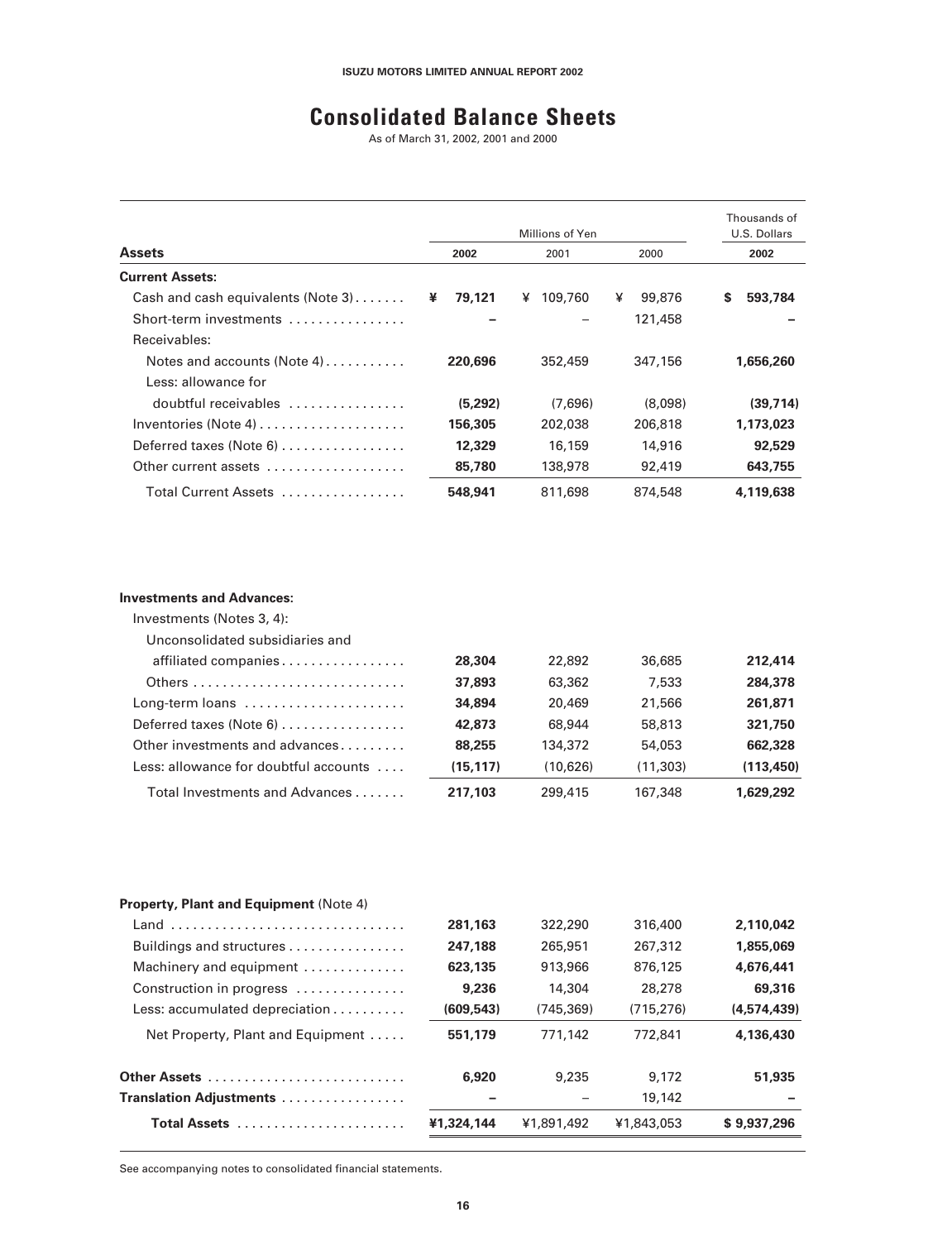|                                                                                                                                         |            | Thousands of<br>U.S. Dollars |            |             |
|-----------------------------------------------------------------------------------------------------------------------------------------|------------|------------------------------|------------|-------------|
| <b>Liabilities and Shareholders' Equity</b>                                                                                             | 2002       | 2001                         | 2000       | 2002        |
| <b>Current Liabilities:</b>                                                                                                             |            |                              |            |             |
|                                                                                                                                         | ¥ 472,957  | ¥ 572,085                    | ¥ 493,745  | \$3,549,397 |
| Current portion of bonds.                                                                                                               | 52,000     | 31,739                       | 30,000     | 390,243     |
|                                                                                                                                         |            | 50,000                       | 15,000     |             |
| Notes and accounts payable                                                                                                              | 237,298    | 302,544                      | 320,515    | 1,780,848   |
| Accrued expenses                                                                                                                        | 60,656     | 86,697                       | 77,493     | 455,210     |
| Accrued income taxes (Note 6)                                                                                                           | 1,217      | 3,694                        | 1,292      | 9,138       |
| Deposits received                                                                                                                       | 24,654     | 37,718                       | 28,905     | 185,021     |
| Deferred tax current liabilities (Note 6)                                                                                               | 5          | 44                           | 69         | 38          |
| Other current liabilities                                                                                                               | 23,351     | 93,356                       | 45,844     | 175,250     |
| Total Current Liabilities                                                                                                               | 872,141    | 1,177,880                    | 1,012,867  | 6,545,149   |
| Long-Term Debt (Note 4)                                                                                                                 | 213,777    | 414,384                      | 444,543    | 1,604,337   |
| <b>Accrued Retirement and</b>                                                                                                           |            |                              |            |             |
| Severance Benefits (Note 5)                                                                                                             | 98,562     | 105,385                      | 115,547    | 739,682     |
| Deferred Tax Liabilities (Note 6)                                                                                                       | 4,557      | 13,889                       | 6,592      | 34,201      |
| <b>Deferred Tax Liabilities Related to</b><br>Land Revaluation (Note 8)                                                                 |            |                              |            |             |
|                                                                                                                                         | 56,460     | 68,116                       | 68,024     | 423,719     |
| Other Long-Term Liabilities                                                                                                             | 13,880     | 13,171                       | 17,534     | 104,175     |
|                                                                                                                                         | 3,679      | 4,555                        | 8,605      | 27,614      |
| <b>Contingent Liabilities (Note 9)</b>                                                                                                  |            |                              |            |             |
| <b>Shareholders' Equity:</b><br>Common stock (Note 7)<br>Authorized: 3,000,000,000 shares<br>Issued 2002 and 2001: 1,277,453,911 shares |            |                              |            |             |
| 2000: 1,263,246,218 shares                                                                                                              | 90,329     | 90,329                       | 89,619     | 677,897     |
| Capital surplus (Note 7)                                                                                                                | 101,741    | 101,741                      | 99,212     | 763,537     |
| Variance of land revaluation (Note 8)                                                                                                   | 91,287     | 104,932                      | 102,292    | 685,080     |
| Accumulated deficit                                                                                                                     | (213, 562) | (188, 891)                   | (121, 785) | (1,602,718) |
| Unrealized holding loss on securities                                                                                                   | (2,213)    |                              |            | (16, 609)   |
| Foreign currency translation adjustments<br><b>Treasury stock</b>                                                                       | (6, 474)   | (13, 239)                    |            | (48, 605)   |
| Less: treasury stock, at cost                                                                                                           | (22)       | (764)                        | (0)        | (166)       |
| Total Shareholders' Equity                                                                                                              | 61,084     | 94,108                       | 169,338    | 458,416     |
| <b>Total Liabilities, Minority Interests</b>                                                                                            |            |                              |            |             |
| and Shareholders' Equity                                                                                                                | ¥1,324,144 | ¥1,891,492                   | ¥1,843,053 | \$9,937,296 |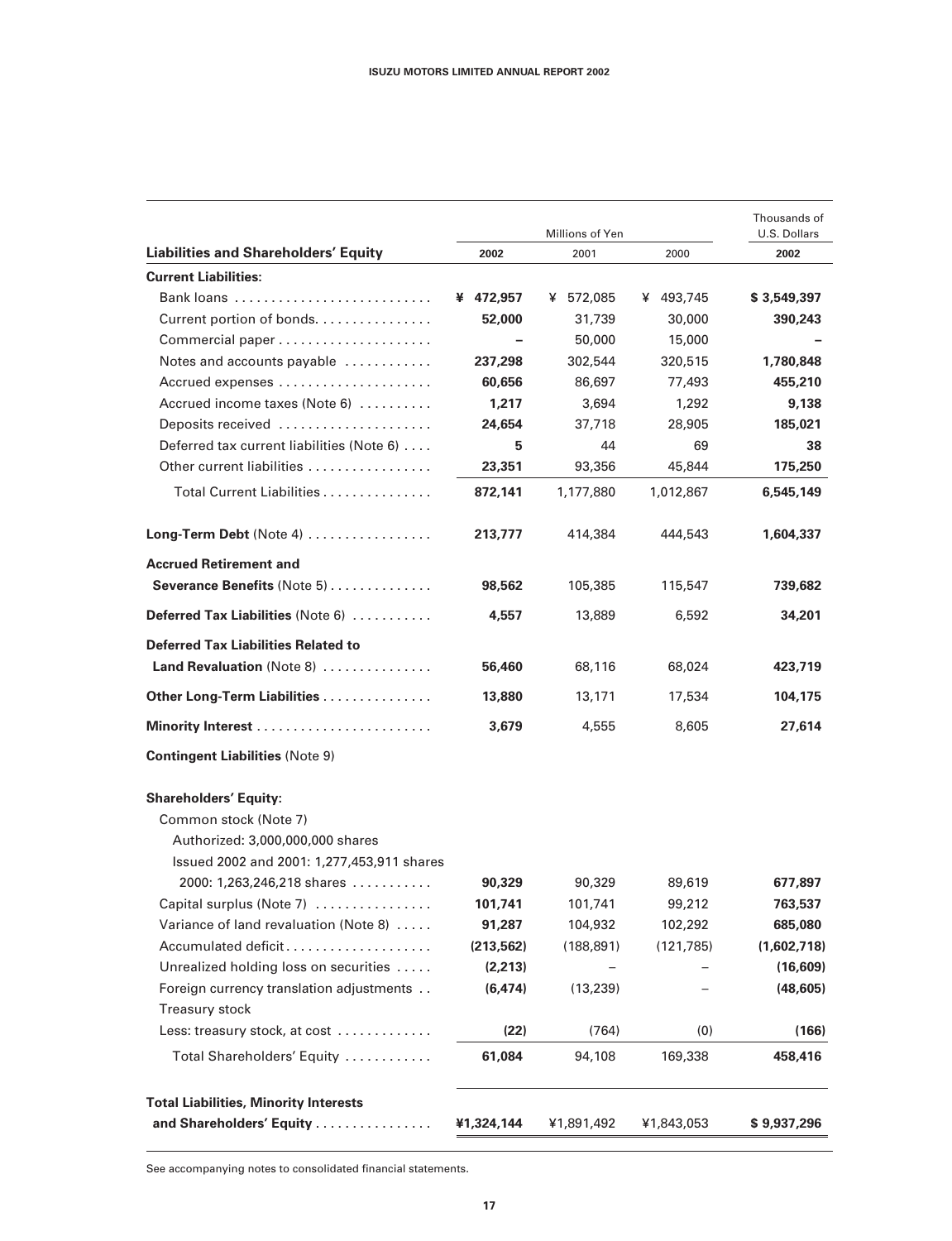## **Consolidated Statements of Operations**

For the years ended March 31, 2002, 2001 and 2000

|                                             |                | Millions of Yen |                | Thousands of<br>U.S. Dollars |
|---------------------------------------------|----------------|-----------------|----------------|------------------------------|
|                                             | 2002           | 2001            | 2000           | 2002                         |
| Net Sales                                   | ¥1,597,701     | ¥1,569,199      | ¥1,506,642     | \$11,990,254                 |
|                                             | 1,355,190      | 1,343,166       | 1,297,291      | 10,170,287                   |
|                                             | 242,510        | 226,032         | 209,350        | 1,819,967                    |
| <b>Selling, General and Administrative</b>  |                |                 |                |                              |
| <b>Expenses</b> (Notes 6, 11) $\ldots$      | 227,376        | 253,349         | 260,147        | 1,706,388                    |
| Operating Income (Loss)                     | 15,134         | (27, 316)       | (50, 797)      | 113,579                      |
| <b>Other Income (Expenses):</b>             |                |                 |                |                              |
| Interest and dividend income                | 4,145          | 5,318           | 4,902          | 31,114                       |
| Gain on sales of marketable securities      |                |                 | 4,371          |                              |
| Interest expense                            | (21, 848)      | (23, 522)       | (21, 924)      | (163, 964)                   |
| Equity in earnings of unconsolidated        |                |                 |                |                              |
| subsidiaries and affiliates                 | (2, 211)       | (1, 149)        | (900)          | (16, 598)                    |
|                                             | 2,794          | (766)           | (3,699)        | 20,973                       |
| Loss before Special Items                   | (1,984)        | (47, 435)       | (68,047)       | (14,896)                     |
| <b>Special Items:</b>                       |                |                 |                |                              |
| Gain on sales or disposal of property,      |                |                 |                |                              |
| plant and equipment, net                    | 5,526          | 5,306           | 27,097         | 41,472                       |
| Gain on sales of investments                | 7,878          | 1,017           | 1,192          | 59,129                       |
| Loss on revaluation of investments          | (15, 209)      | (17,006)        | (7, 333)       | (114, 143)                   |
| Retirement reserve provision of past years  |                |                 | (93, 526)      |                              |
| Severance benefits of early retirement plan | (14, 475)      |                 |                | (108, 636)                   |
|                                             | (10, 241)      | (15, 181)       | (10, 320)      | (76, 861)                    |
| Loss before Income Taxes                    |                |                 |                |                              |
| and Minority Interests                      | (28, 506)      | (73, 300)       | (150, 937)     | (213, 935)                   |
| <b>Income Taxes (Note 6)</b>                |                |                 |                |                              |
|                                             | 5,616          | 4,149           | 1,876          | 42,152                       |
| Deferred                                    | 9,532          | (5, 197)        | (47, 640)      | 71,541                       |
| Minority Interests in Income of             |                |                 |                |                              |
| <b>Consolidated Subsidiaries </b>           | 664            | 5,466           | 987            | (4,989)                      |
|                                             | (42, 991)<br>¥ | ¥<br>(66, 787)  | ¥ $(104, 186)$ | (322, 639)<br>s              |
|                                             |                | Yen             |                | U.S. Dollars                 |
| Net Loss per Share                          | ¥(33.68)       | $*(52.76)$      | $*(82.48)$     | \$(0.25)                     |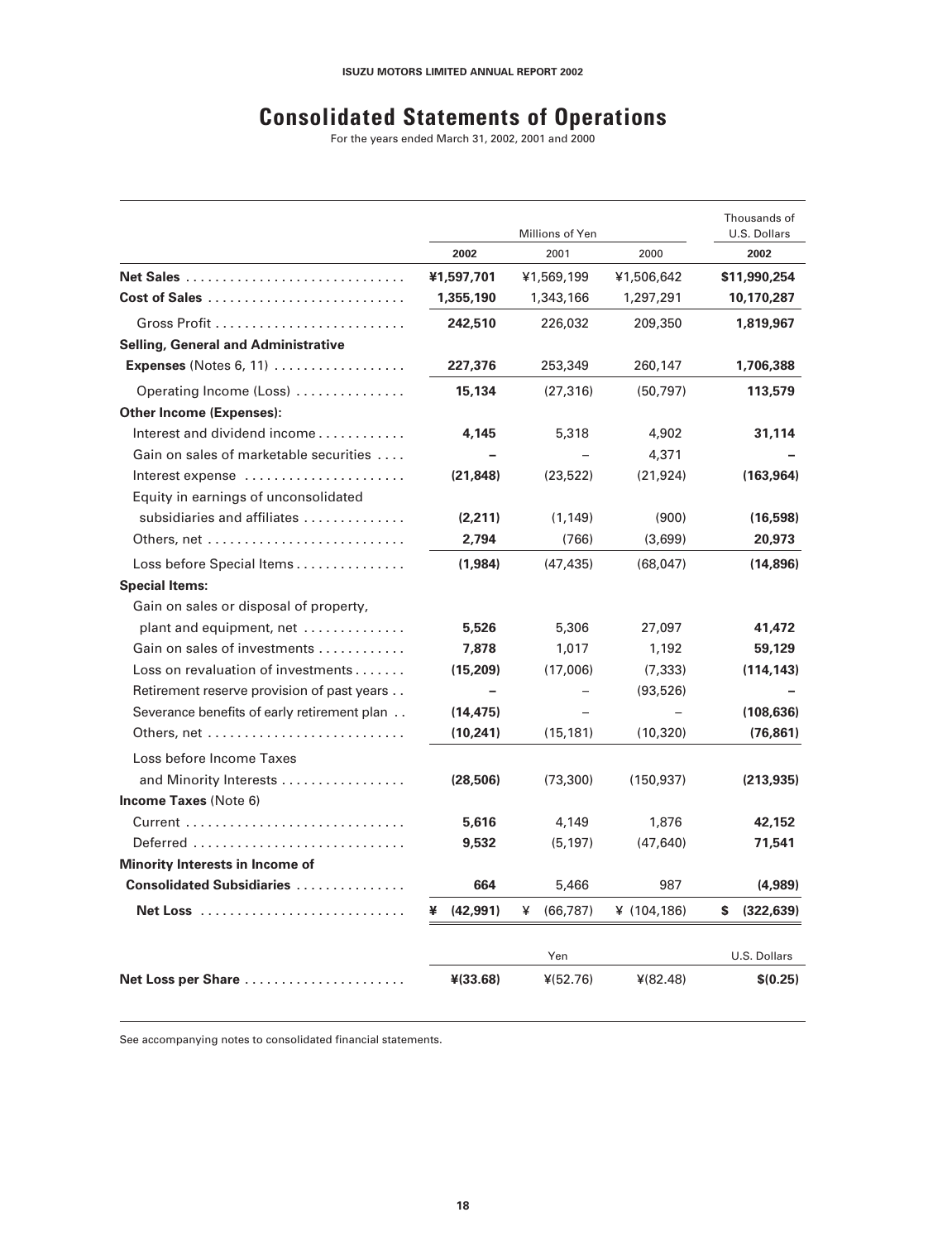## **Consolidated Statements of Shareholders' Equity**

For the years ended March 31, 2002, 2001, 2000 and 1999

|                                             | Millions of Yen |             |              |            | Thousands of<br>U.S. Dollars |
|---------------------------------------------|-----------------|-------------|--------------|------------|------------------------------|
|                                             | 2002            | 2001        | 2000         | 1999       | 2002                         |
| <b>Common Stock:</b>                        |                 |             |              |            |                              |
| Balance at beginning of the year<br>Add:    | ¥ 90,329        | ¥ 89,619    | ¥ 89,619     | ¥ 63,346   | 677,897<br>S                 |
| Capital increase                            |                 | 710         |              | 26,272     |                              |
| Balance at end of the year                  | ¥ 90,329        | 90,329<br>¥ | ¥ 89,619     | ¥ 89,619   | \$<br>677,897                |
| <b>Capital Surplus:</b>                     |                 |             |              |            |                              |
| Balance at beginning of the year<br>Add:    | ¥101,741        | ¥ 99,212    | ¥ 99,212     | ¥ 72,939   | 763,537<br>S                 |
| Capital increase                            |                 | 2,528       |              | 26,272     |                              |
| Balance at end of the year                  | ¥101,741        | ¥ 101,741   | ¥ 99,212     | ¥99,212    | \$<br>763,537                |
| <b>Legal Reserve:</b>                       |                 |             |              |            |                              |
| Balance at beginning of the year<br>Deduct: | ¥               | ¥           | ¥            | ¥ $9.207$  | \$                           |
| Transfer to retained earnings               |                 |             |              | (9,207)    |                              |
| Balance at end of the year                  | ¥               | ¥           | ¥            | ¥          | \$                           |
| <b>Variance of Land Revaluation</b>         |                 |             |              |            |                              |
| Balance at beginning of the year<br>Add:    | ¥104,932        | ¥ 102,292   | ¥            | ¥          | 787,485<br>S                 |
| Land revaluation                            | 3,841           | 2,501       | 102,292      |            | 28,827                       |
| Reversal of land revaluation<br>Deduct:     |                 | 138         |              |            |                              |
| Transfer to retained earnings               | (17, 486)       |             |              |            | (131, 232)                   |
| Balance at end of the year                  | ¥ 91,287        | ¥ 104,932   | ¥102,292     | ¥          | \$<br>685,080                |
| <b>Accumulated Deficit:</b>                 |                 |             |              |            |                              |
| Balance at beginning of the year<br>Add:    | ¥(188,891)      | 4(121,785)  | ¥ $(11,058)$ | 4(23, 277) | \$(1, 417, 571)              |
| Net income                                  |                 |             |              | 6,235      |                              |
| Transfer from legal reserve                 |                 |             |              | 9,207      |                              |
| Transfer from variance of                   |                 |             |              |            |                              |
| land revaluation                            | 17,486          | (138)       |              |            | 131,232                      |
|                                             | 2,583           | 577         | 2,555        | 1,304      | 19,387                       |
| Deduct:                                     |                 |             |              |            | (322, 639)                   |
| Cash dividends paid                         | (42, 991)       | (66, 787)   | (104, 186)   | (2,576)    |                              |
|                                             | (1,749)         | (758)       | (9,096)      | (1,951)    | (13, 127)                    |
| Balance at end of the year                  | ¥(213,562)      | ¥(188,891)  | 4(121,785)   | ¥(11,058)  | \$(1,602,718)                |
|                                             |                 |             |              |            |                              |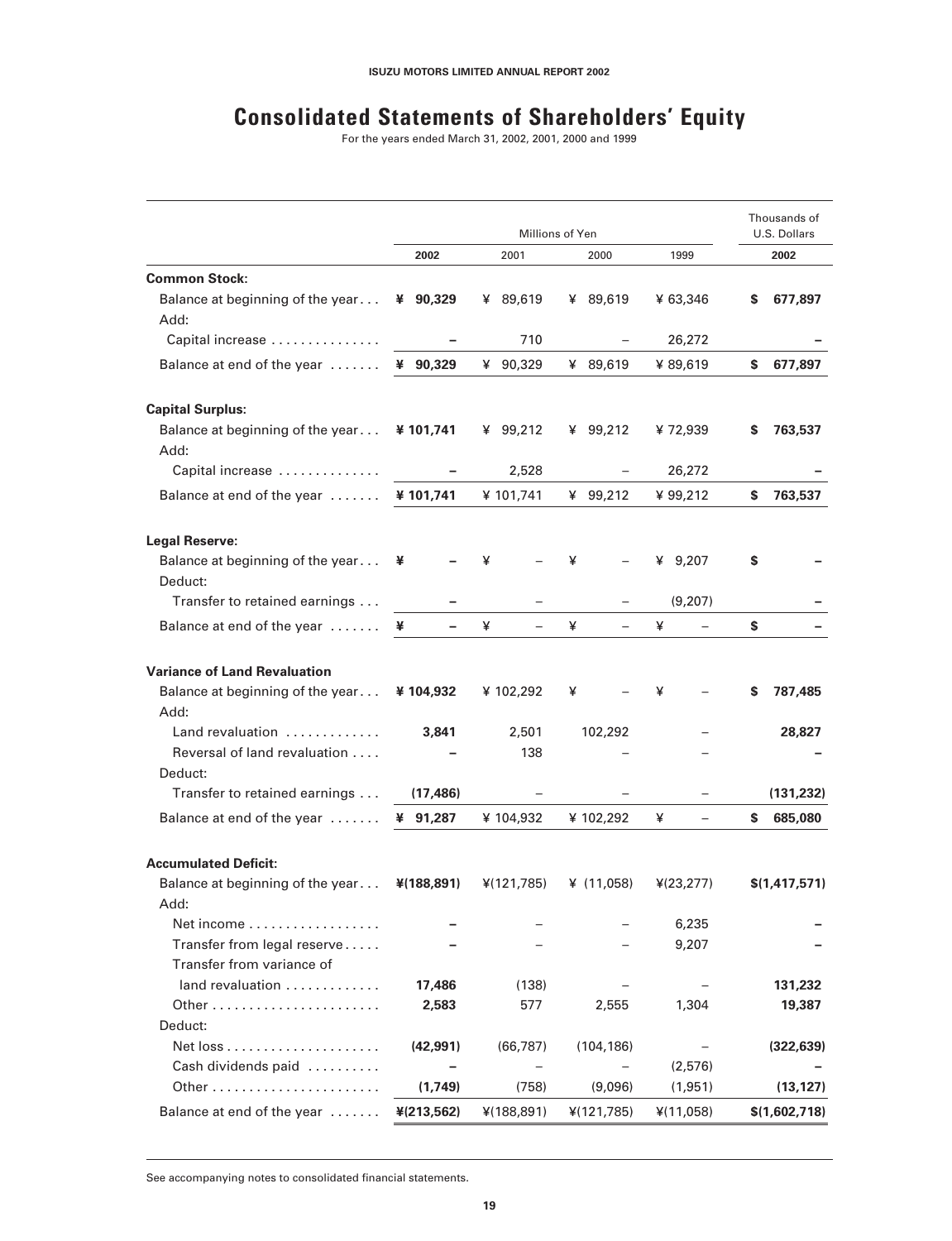## **Consolidated Statements of Cash Flows**

For the years ended March 31, 2002, 2001 and 2000

|                                                                                                                                                                                                                                                                                                                                                                                                                                                                                                                                                                                                                                                                                                                                                                                                                           | Millions of Yen                                                                                                                                                                             |                                                                                                                                                                                                | Thousands of<br>U.S. Dollars                                                                                                                                                       |                                                                                                                                                                                                            |
|---------------------------------------------------------------------------------------------------------------------------------------------------------------------------------------------------------------------------------------------------------------------------------------------------------------------------------------------------------------------------------------------------------------------------------------------------------------------------------------------------------------------------------------------------------------------------------------------------------------------------------------------------------------------------------------------------------------------------------------------------------------------------------------------------------------------------|---------------------------------------------------------------------------------------------------------------------------------------------------------------------------------------------|------------------------------------------------------------------------------------------------------------------------------------------------------------------------------------------------|------------------------------------------------------------------------------------------------------------------------------------------------------------------------------------|------------------------------------------------------------------------------------------------------------------------------------------------------------------------------------------------------------|
|                                                                                                                                                                                                                                                                                                                                                                                                                                                                                                                                                                                                                                                                                                                                                                                                                           | 2002                                                                                                                                                                                        | 2001                                                                                                                                                                                           | 2000                                                                                                                                                                               | 2002                                                                                                                                                                                                       |
| <b>Cash Flows from Operating Activities</b>                                                                                                                                                                                                                                                                                                                                                                                                                                                                                                                                                                                                                                                                                                                                                                               |                                                                                                                                                                                             |                                                                                                                                                                                                |                                                                                                                                                                                    |                                                                                                                                                                                                            |
| Loss before income taxes and minority interests                                                                                                                                                                                                                                                                                                                                                                                                                                                                                                                                                                                                                                                                                                                                                                           | ¥ 28,506                                                                                                                                                                                    | ¥ 73,300                                                                                                                                                                                       | ¥ 150,937                                                                                                                                                                          | \$213,935                                                                                                                                                                                                  |
| Depreciation and amortization                                                                                                                                                                                                                                                                                                                                                                                                                                                                                                                                                                                                                                                                                                                                                                                             | 73,629                                                                                                                                                                                      | 104,886                                                                                                                                                                                        | 93,471                                                                                                                                                                             | 552,566                                                                                                                                                                                                    |
| Equity in losses of unconsolidated                                                                                                                                                                                                                                                                                                                                                                                                                                                                                                                                                                                                                                                                                                                                                                                        |                                                                                                                                                                                             |                                                                                                                                                                                                |                                                                                                                                                                                    |                                                                                                                                                                                                            |
| subsidiaries and affiliates<br>Loss on revaluation of investments                                                                                                                                                                                                                                                                                                                                                                                                                                                                                                                                                                                                                                                                                                                                                         | 2,211<br>15,209                                                                                                                                                                             | 1,149<br>14,460                                                                                                                                                                                | 900<br>4,053                                                                                                                                                                       | 16,598<br>114,143                                                                                                                                                                                          |
| Provision for retirement benefits, less payments                                                                                                                                                                                                                                                                                                                                                                                                                                                                                                                                                                                                                                                                                                                                                                          | (4, 725)                                                                                                                                                                                    | (10, 329)                                                                                                                                                                                      | 93,161                                                                                                                                                                             | (35, 461)                                                                                                                                                                                                  |
| Provision for allowance for product warranty                                                                                                                                                                                                                                                                                                                                                                                                                                                                                                                                                                                                                                                                                                                                                                              | (1, 564)                                                                                                                                                                                    | (964)                                                                                                                                                                                          | 3,528                                                                                                                                                                              | (11, 737)                                                                                                                                                                                                  |
| Provision for allowance for bonus                                                                                                                                                                                                                                                                                                                                                                                                                                                                                                                                                                                                                                                                                                                                                                                         | (2,748)                                                                                                                                                                                     | (2.520)                                                                                                                                                                                        | (1, 324)                                                                                                                                                                           | (20.624)                                                                                                                                                                                                   |
| Provision for allowance for doubtful assets                                                                                                                                                                                                                                                                                                                                                                                                                                                                                                                                                                                                                                                                                                                                                                               | 1,842                                                                                                                                                                                       | 468                                                                                                                                                                                            | (2,754)                                                                                                                                                                            | 13,824                                                                                                                                                                                                     |
| Interest and dividend income                                                                                                                                                                                                                                                                                                                                                                                                                                                                                                                                                                                                                                                                                                                                                                                              | (4, 146)                                                                                                                                                                                    | (5,440)                                                                                                                                                                                        | (4,902)                                                                                                                                                                            | (31, 114)                                                                                                                                                                                                  |
| Interest expense                                                                                                                                                                                                                                                                                                                                                                                                                                                                                                                                                                                                                                                                                                                                                                                                          | 21,848                                                                                                                                                                                      | 23,522                                                                                                                                                                                         | 21,924                                                                                                                                                                             | 163,964                                                                                                                                                                                                    |
| Gain on disposal of property assets                                                                                                                                                                                                                                                                                                                                                                                                                                                                                                                                                                                                                                                                                                                                                                                       | (10,731)                                                                                                                                                                                    | (10, 721)                                                                                                                                                                                      | (35, 659)                                                                                                                                                                          | (80.540)                                                                                                                                                                                                   |
| Loss on disposal of property assets                                                                                                                                                                                                                                                                                                                                                                                                                                                                                                                                                                                                                                                                                                                                                                                       | 8,122<br>(5, 943)                                                                                                                                                                           | 8,360<br>(973)                                                                                                                                                                                 | 8,562<br>(5,498)                                                                                                                                                                   | 60,958<br>(44, 602)                                                                                                                                                                                        |
| Decrease (Increase) in receivables                                                                                                                                                                                                                                                                                                                                                                                                                                                                                                                                                                                                                                                                                                                                                                                        | 35,113                                                                                                                                                                                      | (13,902)                                                                                                                                                                                       | 28,429                                                                                                                                                                             | 263,518                                                                                                                                                                                                    |
| Decrease (Increase) in inventories                                                                                                                                                                                                                                                                                                                                                                                                                                                                                                                                                                                                                                                                                                                                                                                        | 56,643                                                                                                                                                                                      | 18,200                                                                                                                                                                                         | 12,322                                                                                                                                                                             | 425,088                                                                                                                                                                                                    |
| Decrease (Increase) in other current assets                                                                                                                                                                                                                                                                                                                                                                                                                                                                                                                                                                                                                                                                                                                                                                               | 6,787                                                                                                                                                                                       | (12, 102)                                                                                                                                                                                      | (8,739)                                                                                                                                                                            | 50,939                                                                                                                                                                                                     |
| Increase (Decrease) in notes and accounts payable                                                                                                                                                                                                                                                                                                                                                                                                                                                                                                                                                                                                                                                                                                                                                                         | (29,065)                                                                                                                                                                                    | (34, 823)                                                                                                                                                                                      | 53,496                                                                                                                                                                             | (218, 125)                                                                                                                                                                                                 |
| Increase (Decrease) in accrued expenses and taxes                                                                                                                                                                                                                                                                                                                                                                                                                                                                                                                                                                                                                                                                                                                                                                         | (25, 811)                                                                                                                                                                                   | 7,797                                                                                                                                                                                          | 2.826                                                                                                                                                                              | (193, 708)                                                                                                                                                                                                 |
| Increase (Decrease) in deposits received                                                                                                                                                                                                                                                                                                                                                                                                                                                                                                                                                                                                                                                                                                                                                                                  | (15,611)                                                                                                                                                                                    | 7,395                                                                                                                                                                                          | (1.419)                                                                                                                                                                            | (117, 162)                                                                                                                                                                                                 |
| Increase (Decrease) in other liabilities                                                                                                                                                                                                                                                                                                                                                                                                                                                                                                                                                                                                                                                                                                                                                                                  | (5,208)                                                                                                                                                                                     | 32,048                                                                                                                                                                                         | (14, 582)                                                                                                                                                                          | (39,090)                                                                                                                                                                                                   |
|                                                                                                                                                                                                                                                                                                                                                                                                                                                                                                                                                                                                                                                                                                                                                                                                                           | (8,717)                                                                                                                                                                                     | (1,469)                                                                                                                                                                                        | (16, 281)                                                                                                                                                                          | (65, 421)                                                                                                                                                                                                  |
| Cash received for interest and dividends<br>Cash paid for interest                                                                                                                                                                                                                                                                                                                                                                                                                                                                                                                                                                                                                                                                                                                                                        | 6,382<br>(22, 337)                                                                                                                                                                          | 4,834<br>(23, 555)                                                                                                                                                                             | 8,386<br>(22, 414)                                                                                                                                                                 | 47,894<br>(167, 637)                                                                                                                                                                                       |
| Cash paid for income taxes                                                                                                                                                                                                                                                                                                                                                                                                                                                                                                                                                                                                                                                                                                                                                                                                | (7, 492)                                                                                                                                                                                    | (2,025)                                                                                                                                                                                        | (1,607)                                                                                                                                                                            | (56, 230)                                                                                                                                                                                                  |
| Net Cash Provided by Operating Activities                                                                                                                                                                                                                                                                                                                                                                                                                                                                                                                                                                                                                                                                                                                                                                                 | 55,179                                                                                                                                                                                      | 30,995                                                                                                                                                                                         | 64,942                                                                                                                                                                             | 414,105                                                                                                                                                                                                    |
| <b>Cash Flows from Investing Activities</b><br>Proceeds from sales of securities<br>Payments for purchase of securities<br>Payments for property, plant and equipment<br>Payments for leased property, plant and equipment<br>Proceeds from sales of property,<br>plant and equipment<br>Payments for long-term loans receivable<br>Collection of long-term loans receivable<br>Increase (Decrease) in short-term loans receivable<br>Increase (Decrease) in finance receivable of<br>overseas subsidiary<br>Net Cash Provided by (Used in) Investing Activities<br><b>Cash Flows from Financing Activities</b><br>Increase (Decrease) in short-term debt<br>Proceeds from commercial paper<br>Payments of commercial paper<br>Proceeds from long-term debt<br>Payments of long-term debt<br>Payments (Issuance) of bonds | (2,450)<br>11,738<br>(30, 215)<br>(37, 395)<br>64,271<br>(22, 919)<br>3,820<br>10,563<br>14,129<br>(5,258)<br>6,283<br>(11, 944)<br>24,200<br>(74, 200)<br>76,753<br>(92, 953)<br>(31, 739) | (1,955)<br>3,788<br>(26, 180)<br>(73, 105)<br>17,831<br>(3,500)<br>6,014<br>9,469<br>(35, 527)<br>(4,619)<br>(107, 785)<br>36,002<br>135,000<br>(100,000)<br>121,110<br>(116, 657)<br>(32,500) | (21, 654)<br>16,817<br>(42, 340)<br>(68, 269)<br>58,810<br>(5,350)<br>11,134<br>11,217<br>(9, 134)<br>(48, 771)<br>(2,094)<br>85,000<br>(75,600)<br>196,352<br>(229,058)<br>30,000 | (18, 393)<br>88,094<br>(226, 756)<br>(280, 643)<br>482,334<br>(172,000)<br>28,671<br>79,275<br>106,035<br>(39, 463)<br>47,153<br>(89, 639)<br>181,613<br>(556, 848)<br>576,009<br>(697, 583)<br>(238, 191) |
|                                                                                                                                                                                                                                                                                                                                                                                                                                                                                                                                                                                                                                                                                                                                                                                                                           | (13, 647)                                                                                                                                                                                   | 9,833                                                                                                                                                                                          | 1                                                                                                                                                                                  | (102, 418)                                                                                                                                                                                                 |
| Net Cash Provided by (Used in)                                                                                                                                                                                                                                                                                                                                                                                                                                                                                                                                                                                                                                                                                                                                                                                            | (123, 530)                                                                                                                                                                                  | 52,788                                                                                                                                                                                         | 4,600                                                                                                                                                                              | (927, 058)                                                                                                                                                                                                 |
| <b>Effect of Exchange Rate Changes on Cash and</b>                                                                                                                                                                                                                                                                                                                                                                                                                                                                                                                                                                                                                                                                                                                                                                        | 2,649                                                                                                                                                                                       | 2,489                                                                                                                                                                                          | (3,948)                                                                                                                                                                            | 19,886                                                                                                                                                                                                     |
| Net Increase (Decrease) in Cash and Cash Equivalents                                                                                                                                                                                                                                                                                                                                                                                                                                                                                                                                                                                                                                                                                                                                                                      | (59, 418)                                                                                                                                                                                   | (21, 512)                                                                                                                                                                                      | 16,822                                                                                                                                                                             | (445, 914)                                                                                                                                                                                                 |
| Cash and Cash Equivalents at Beginning of the Year<br>Increase (Decrease) in Cash and<br><b>Cash Equivalents From the Addition or</b><br><b>Exclusion of Consolidated Companies </b>                                                                                                                                                                                                                                                                                                                                                                                                                                                                                                                                                                                                                                      | 137,363<br>(5,660)                                                                                                                                                                          | 157,584<br>1,291                                                                                                                                                                               | 131,827<br>8,934                                                                                                                                                                   | 1,030,869<br>(42, 479)                                                                                                                                                                                     |
| Cash and Cash Equivalents at End of the Year                                                                                                                                                                                                                                                                                                                                                                                                                                                                                                                                                                                                                                                                                                                                                                              | ¥ 72,284                                                                                                                                                                                    | ¥ 137,363                                                                                                                                                                                      | ¥ 157,584                                                                                                                                                                          | \$542,475                                                                                                                                                                                                  |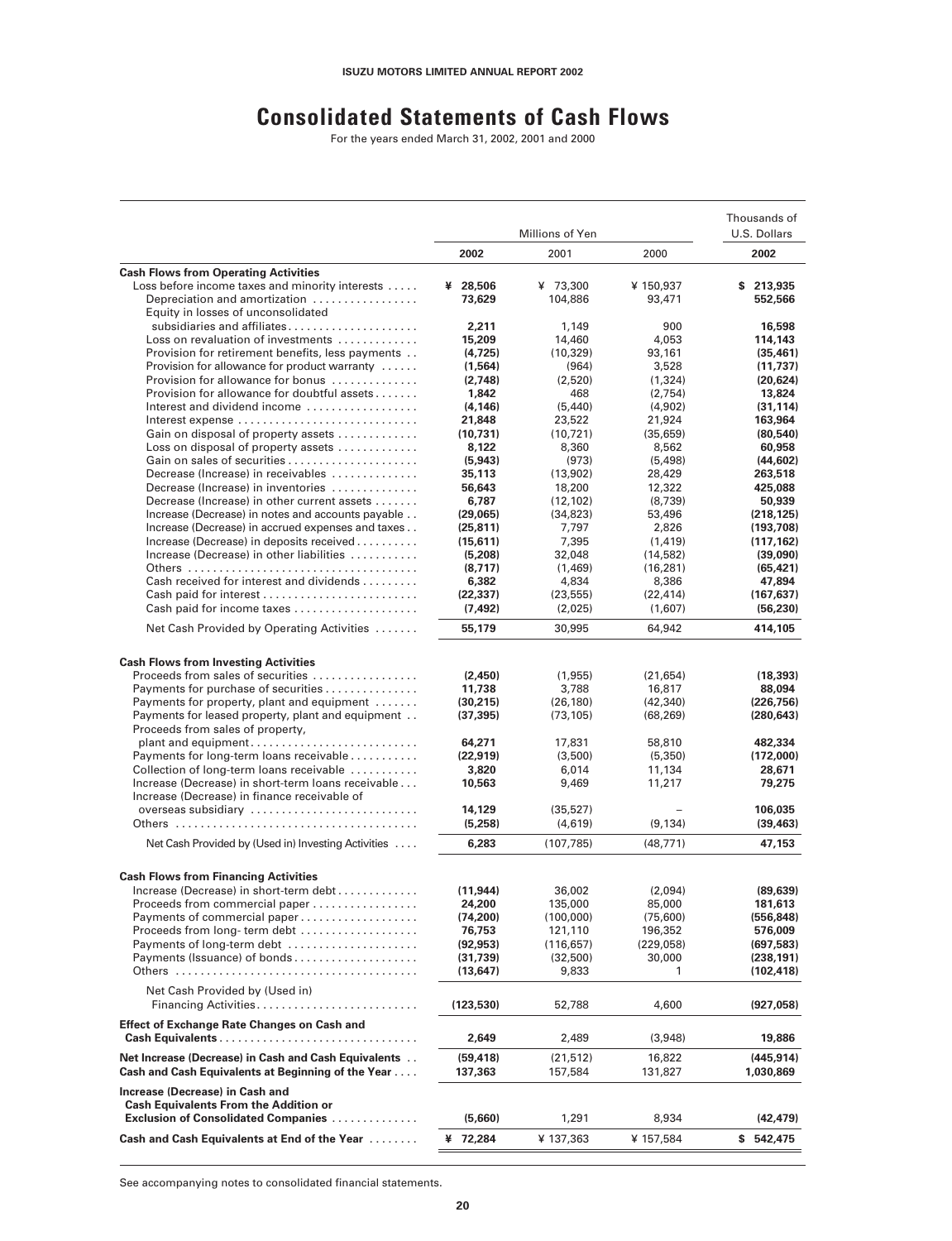### **Notes to Consolidated Financial Statements**

#### **1. Basis of Presenting the Financial Statements**

The accompanying consolidated financial statements of Isuzu Motors Limited ("the Company") and its consolidated subsidiaries have been prepared from the consolidated financial statements filed with the Minister of Finance as required by the Securities and Exchange Law of Japan, in accordance with accounting principles and practices generally accepted in Japan, which may differ in some material respects from accounting principles and practices generally accepted in countries and jurisdictions other than Japan.

In addition, the notes to the consolidated financial statements include information which is not required under accounting principles generally accepted in Japan but is presented herein as additional information.

In order to facilitate the comprehension of these consolidated financial statements by readers outside Japan, certain reclassifications have been made to the consolidated financial statements prepared for domestic purposes and the relevant notes and statements of shareholders' equity and statements of cash flows have been added.

The yen amounts are rounded down in millions. Therefore, total or subtotal amounts do not necessarily correspond with the aggregation of such account balances.

U.S. dollar amounts have been translated from Japanese yen for convenience only at the rate of ¥133.25= US\$1, the approximate exchange rate prevailing on the Tokyo Foreign Exchange Market on March 29, 2002. The translations should not be construed as a representation that Japanese yen have been or could be converted into U.S. dollars at that rate. The U.S. dollar amounts are then rounded down in thousands.

Certain reclassifications have been made in the 2001 and 2000 financial statements to conform to the presentation for 2002.

#### **2. Summary of Significant Accounting Policies a) Consolidation**

The consolidated financial statements include the accounts of the Company and significant subsidiaries. All significant inter-company balances and transactions have been eliminated in consolidation.

Investments in the main unconsolidated subsidiary and significant affiliated companies (15% to 50% owned) are accounted for by the equity method.

The differences at the time of acquisition between the cost and underlying net equity of investments in consolidated subsidiaries and in unconsolidated subsidiaries and affiliated companies accounted for under the equity method are, as a rule, amortized over periods of five years after appropriate adjustments.

#### **b) Foreign Currency Translation**

The financial statements of consolidated foreign subsidiaries are translated into yen in accordance with the Financial Accounting Standard on Foreign Currency Transactions in Japan until the fiscal year 2000.

The Company has adopted the revised Financial Accounting Standard for Foreign Currency Transactions in Japan effective from April 1, 2000.

Based on the change in accounting principle, foreign currency transaction adjustments, which were recorded in "Assets" in the prior fiscal year, are recorded in "Equity" or "Minority Interests" at March 31, 2001.

#### **c) Securities**

Marketable securities, investments in securities and investments in unconsolidated subsidiaries and affiliates were principally valued at cost using the movingaverage method until the fiscal year 2000.

Marketable securities classified as other securities are carried at fair value with changes in unrealized holding gain or loss, net of the applicable income taxes, included directly in shareholders' equity. Non-marketable securities classified as other securities are carried at cost. Cost of securities sold is determined by the moving-average method from the fiscal year 2002.

The Company adopted a new financial accounting standard for financial instruments in Japan effective from April 1, 2000. The new accounting standard for financial instruments requires that securities be classified into three categories: trading, held-to-maturity, or other securities from the fiscal year 2001, and other securities with a market value are stated at fair value from the fiscal year 2002.

The difference between the acquisition cost and the carrying value of other securities, including unrealized gain and loss, is recognized in "Unrealized holding loss on securities."

Unrealized holding loss on other securities, net of the applicable income taxes, was charged, in the amount of ¥2,213 million (\$16,609 thousand), to shareholders' equity from the fiscal year 2002.

The effect of the adoption of the new standard on the consolidated balance sheets was to decrease investments by ¥2,204 (\$16,545 thousand), to increase deferred tax assets by ¥4 million (\$37 thousand) and to increase minority interests by ¥13 million (\$100 thousand) at March 31, 2002.

#### **d) Inventories**

Inventories of the Company are valued at cost using the periodic-average method. Inventories of consolidated subsidiaries are principally valued at cost using the specific-identification method.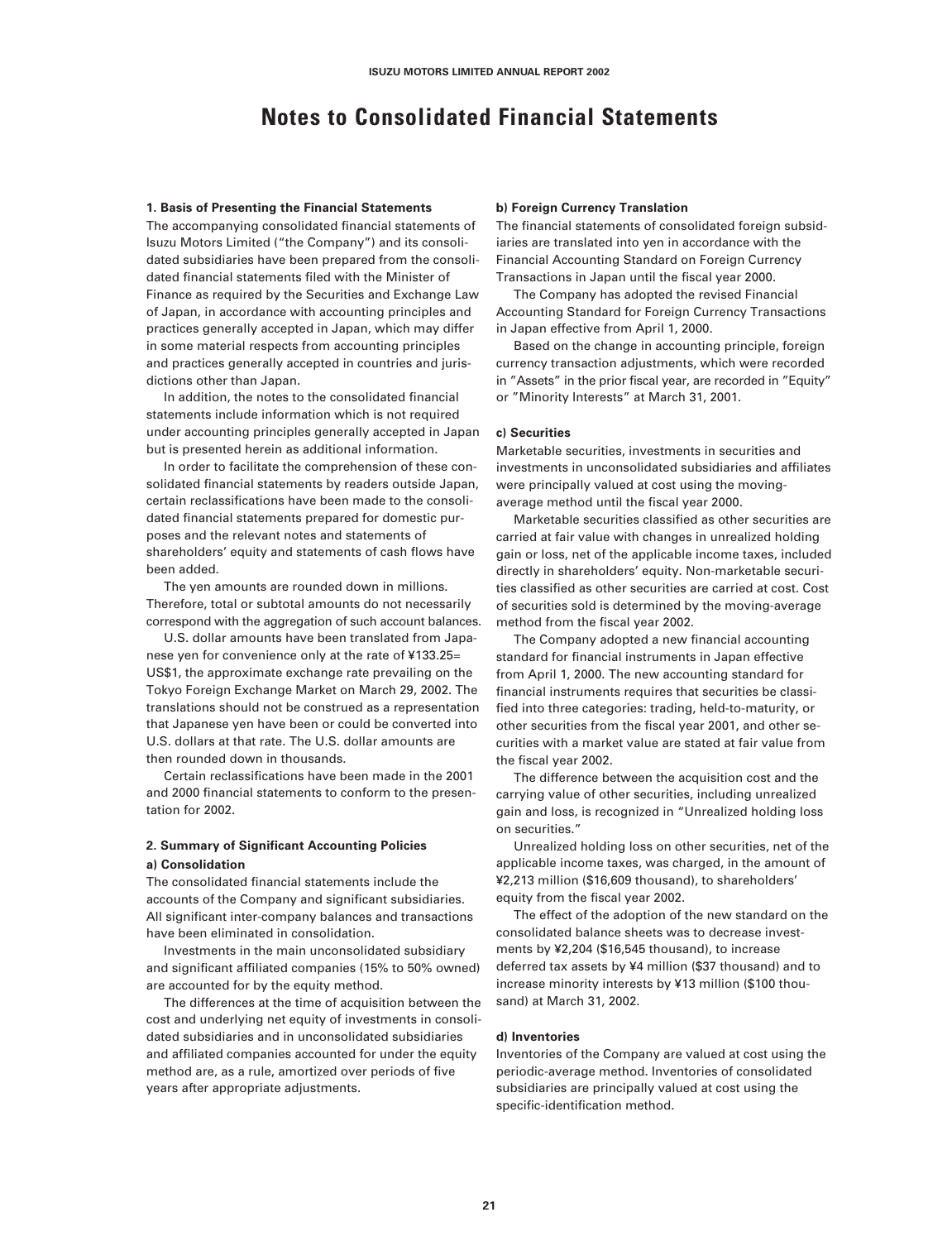#### **e) Property, Plant and Equipment**

Property, plant and equipment are stated at cost. Depreciation of property, plant and equipment is principally computed by the straight-line method over the applicable useful lives.

The Company also changed and shortened the estimated useful lives and scrap value of some property, plant and equipment based upon estimates of useful lives from the fiscal year 2001.

#### **f) Software Costs**

Software used by the Company and its consolidated subsidiaries is depreciated using the straight-line method, based on the useful lives as determined by the Company and its consolidated subsidiaries (generally 5 years).

#### **g) Leases**

Finance lease transactions, except those which meet the conditions that the ownership of the lease assets is substantially transferred to the lessee, are accounted for on a basis similar to ordinary rental transactions.

#### **h) Employees' Retirement Benefits**

Employees' retirement benefits covering all employees are provided through an unfunded lump-sum benefit plan and a funded pension plan. Under the plans, eligible employees are entitled, under most circumstances, to severance payments based on compensation at the time of severance and years of service.

Liabilities for employees' retirement benefits are provided at the discounted present value of the benefit obligations, less the fair value of the plan assets, calculated by the projected benefit cost method until the year ended March 31, 2000.

The Company has adopted a new financial accounting standard for retirement benefits in Japan effective from April 1, 2000. In accordance with this standard, accrued employees' retirement benefits at March 31, 2001 have been provided mainly at an amount calculated based on the retirement benefit obligation and the fair value of the pension plan assets as of March 31, 2001, as adjusted for unrecognized actuarial gain or loss. The cumulative effect of this accounting change is recorded in the Consolidated Statements of Operations.

#### **i) Income Taxes**

Income taxes are accounted for on an accrual basis. Deferred tax assets and liabilities are recognized for the future tax consequences attributable to differences between the financial statement carrying amounts of

existing assets and liabilities and their respective tax bases. Deferred tax assets and liabilities are measured using enacted tax rates expected to apply to taxable income in the years in which those temporary differences are expected to be recovered or settled. The effect on deferred tax assets and liabilities of changes in tax rates are recognized in income in the period that includes the enacted date.

#### **j) Net Income per Share**

Net income per share is based on the weighted-average number of shares outstanding, less treasury stock, during each year.

#### **k) Appropriation of Retained Earning**

Appropriations of retained earnings are recorded in the financial year in which the appropriation is approved by the Board of Directors or shareholders.

#### **l) Cash and Cash Equivalents**

For the purpose of the statement of cash flows, the Company considers all highly liquid investments with a maturity of three months or less to be cash equivalents.

Reconciliation of cash and cash equivalents for the statement of cash flows for the year ended March 31, 2002 is as follows:

|                                                                | Millions of<br>Yen | Thousands of<br>U.S. Dollars |
|----------------------------------------------------------------|--------------------|------------------------------|
| Cash and time deposits on the<br>consolidated balance sheet    | ¥79,121            | \$593,784                    |
| Time deposits with original<br>maturities over three months at |                    |                              |
| the time of purchase $\ldots \ldots \ldots$                    | (6.836)            | (51, 309)                    |
| Cash and cash equivalents                                      | ¥72,284            | \$542,475                    |

#### **m) Accounting Change**

Housing rental income and expenses were recorded in "Other Income (Expenses)" until the fiscal year 2000. However, because of the revision of operations to use rental income property effectively, the Company changed its accounting method for housing rental income and expenses such that they are recognized as "Net sales" and "Cost of sales" from the fiscal year 2001.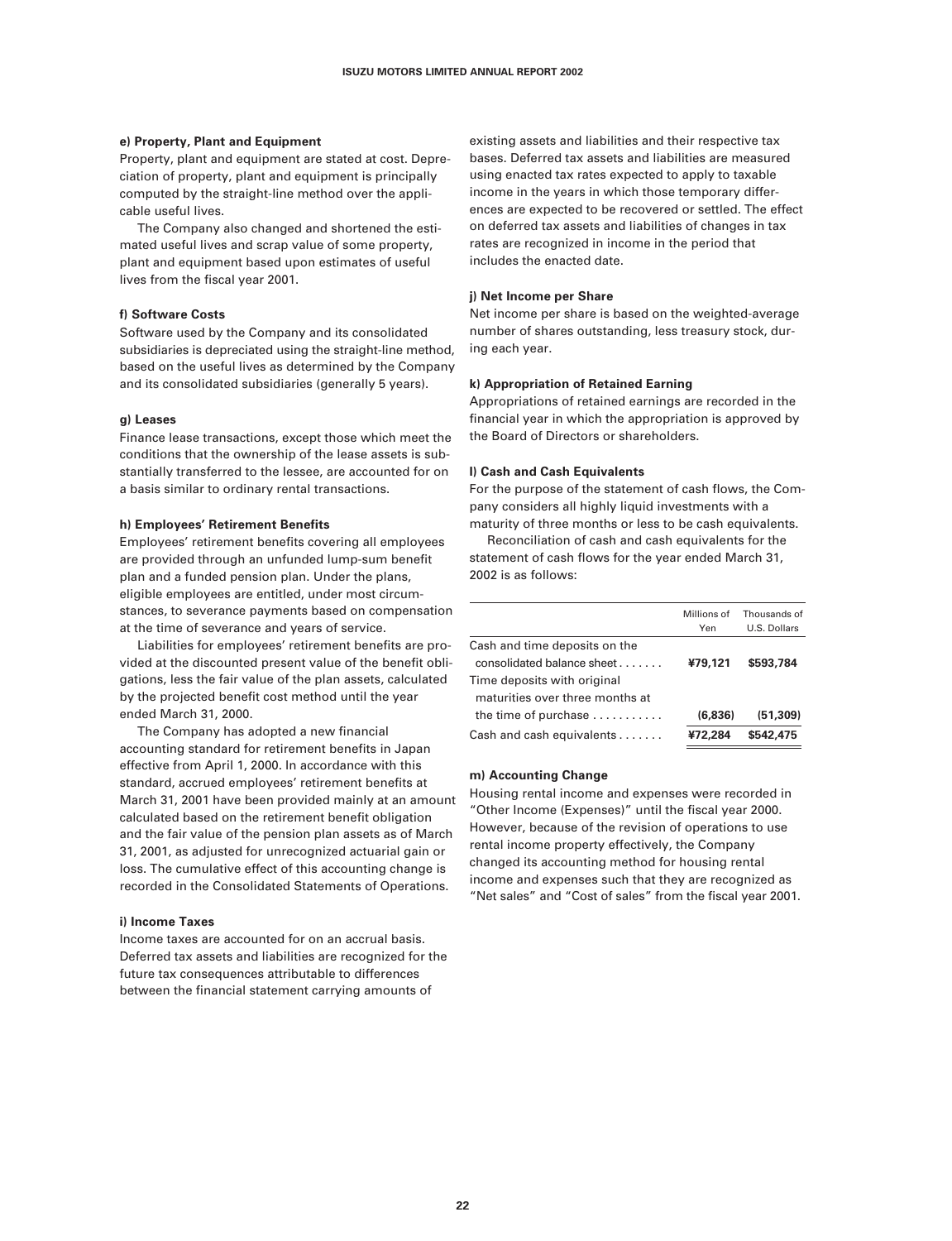#### **3. Investments**

The fair values of securities as of March 31, 2002 were as follows:

|                                                    | Millions of Yen      |                   |                           | Thousands of U.S. Dollars |                   |                           |
|----------------------------------------------------|----------------------|-------------------|---------------------------|---------------------------|-------------------|---------------------------|
|                                                    | Acquisition<br>costs | Carrying<br>value | Unrealized<br>gain (loss) | Acquisition<br>costs      | Carrying<br>value | Unrealized<br>gain (loss) |
| Unrealized gain:                                   |                      |                   |                           |                           |                   |                           |
| $Stocks$                                           | ¥ $6,197$            | ¥ 8,827           | ¥ 2,630                   | \$46,511                  | \$66,251          | \$19,739                  |
| Bonds:                                             |                      |                   |                           |                           |                   |                           |
| Corporate bonds                                    | 30                   | 30                | $\bf{0}$                  | 225                       | 230               | 5                         |
| Investment trusts                                  | 272                  | 410               | 137                       | 2.048                     | 3.082             | 1,034                     |
| Total                                              | ¥ $6,500$            | ¥ 9,269           | ¥ 2,768                   | \$48,784                  | \$69,564          | \$20,779                  |
| Unrealized loss:                                   |                      |                   |                           |                           |                   |                           |
| $Stocks \ldots \ldots \ldots \ldots \ldots \ldots$ | ¥27.797              | ¥22,921           | $*(4, 875)$               | \$208,611                 | \$172,019         | \$(36,591)                |
| Bonds:                                             |                      |                   |                           |                           |                   |                           |
| Corporate bonds                                    | 10                   | 9                 | (0)                       | 75                        | 72                | (2)                       |
| Total                                              | ¥27.807              | ¥22,931           | $*(4.876)$                | \$208,686                 | \$172,092         | \$(36,593)                |

Proceeds from sales of securities classified as other securities amounted to ¥10,938 million (\$82,090 thousands) with an aggregate gain on sales of ¥884 million (\$6,634 thousand) and an aggregate loss on sales of ¥1,730 million (\$12,985 thousand) for the year ended March 31, 2002.

Non-marketable securities classified as other securities at March 31, 2002 amounted to ¥5,692 million (\$42,721 thousand).

The redemption schedule for bonds with maturity dates at March 31, 2002 was summarized as follows:

|                 | Millions of Yen         |                           |  |
|-----------------|-------------------------|---------------------------|--|
|                 | Due in                  | Due after                 |  |
|                 | one through<br>one year |                           |  |
|                 | or less                 | five years                |  |
| Corporate bonds | ¥13                     | ¥49                       |  |
|                 |                         |                           |  |
|                 |                         | Thousands of U.S. Dollars |  |
|                 | Due in                  | Due after                 |  |
|                 | one year                | one through               |  |
|                 | or less                 | five years                |  |
| Corporate bonds | \$104                   |                           |  |

#### **4. Long-Term Debt**

Long-term debt at March 31, 2002 was as follows:

|                                    | Millions of<br>Yen | Thousands of<br>U.S. Dollars |  |
|------------------------------------|--------------------|------------------------------|--|
| 2.35% mortgage bonds due 2002      | 2,000<br>¥         | S<br>15,009                  |  |
| 2.50% mortgage bonds due 2003      | 500                | 3,752                        |  |
| 2.50% mortgage bonds due 2003      | 500                | 3,752                        |  |
| 3.00% mortgage bonds due 2003      | 500                | 3,752                        |  |
| $2.75\%$ straight bonds due 2002   | 10,000             | 75,046                       |  |
| 2.375% straight bonds due 2003     | 10,000             | 75,046                       |  |
| $2.65\%$ straight bonds due 2004   | 10,000             | 75,046                       |  |
| $3.00\%$ straight bonds due 2003   | 10,000             | 75,046                       |  |
| $3.45\%$ straight bonds due 2005   | 10,000             | 75,046                       |  |
| $2.30\%$ straight bonds due $2002$ | 5,000              | 37,523                       |  |
| $2.43\%$ straight bonds due 2002   | 10,000             | 75,046                       |  |
| $2.10\%$ straight bonds due 2002   | 5,000              | 37,523                       |  |
| $2.50\%$ straight bonds due 2003   | 5,000              | 37,523                       |  |
| 3.00% straight bonds due 2004      | 5,000              | 37,523                       |  |
|                                    | 275,186            | 2,065,191                    |  |
| Less: current portion              | 144,908            | 1.087.494                    |  |
|                                    | ¥213,777           | \$1,604,337                  |  |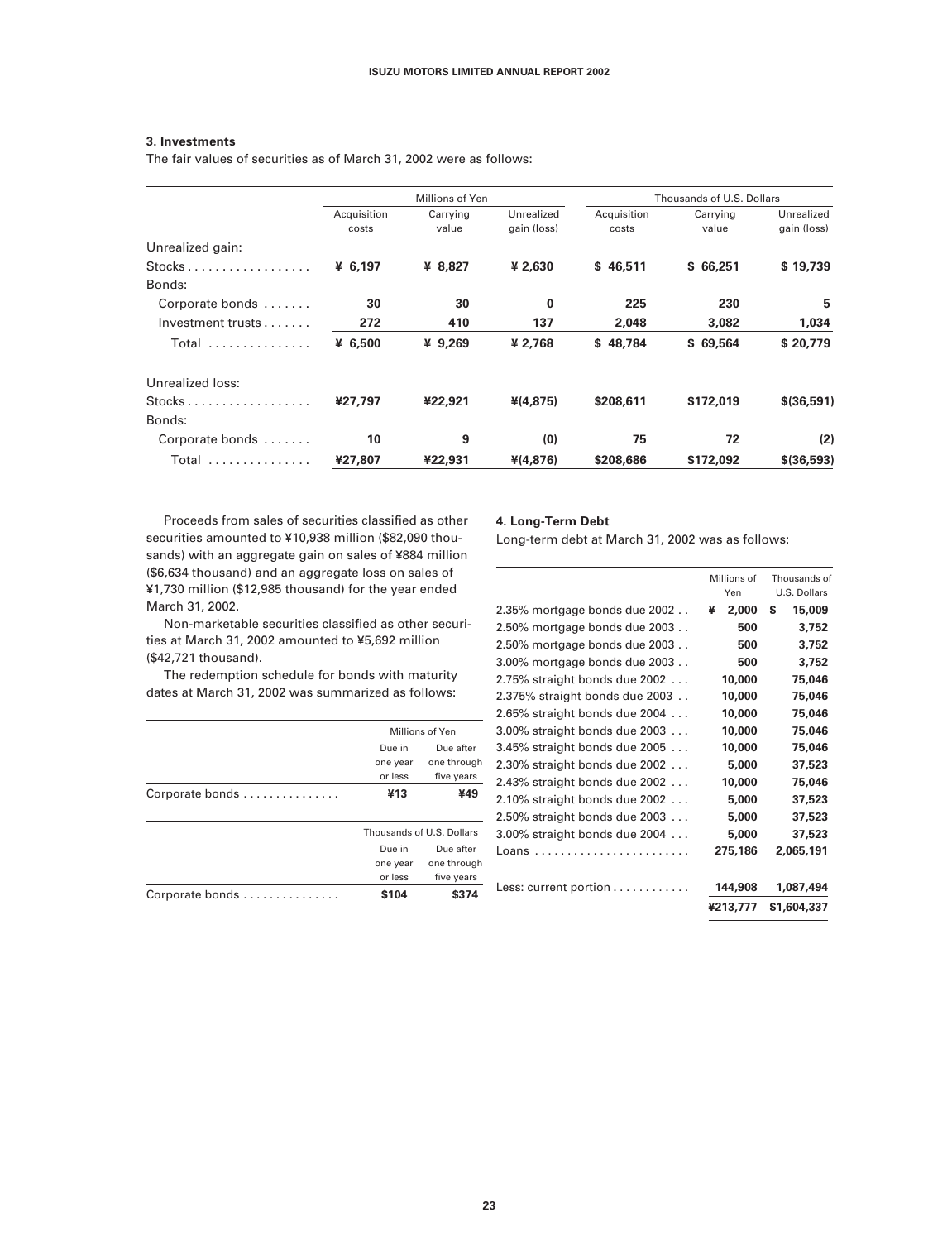The annual maturities of long-term debt at March 31, 2002 are as follows:

Millions of Thousands of Yen U.S. Dollars 2003 . . . . . . . . . . . . . . . . . . . . . . . . . ¥89,637 \$672,699 2004 . . . . . . . . . . . . . . . . . . . . . . . . . 61,804 463,823 2005 . . . . . . . . . . . . . . . . . . . . . . . . . 33,312 250,001 Thereafter . . . . . . . . . . . . . . . . . . . . 29,023 217,812

The assets pledged as collateral for certain loans and other liabilities at March 31, 2002 were as follows:

|                               | Millions of<br>Yen | Thousands of<br>U.S. Dollars |
|-------------------------------|--------------------|------------------------------|
| Cash and time deposits        | ¥ 13,155           | 98,729<br>S                  |
| Notes and accounts receivable | 123,038            | 923,365                      |
|                               | 13,029             | 97.782                       |
| Building and structures       | 88,884             | 667.047                      |
| Machinery and equipment       | 79,650             | 597.752                      |
| Land                          | 252,597            | 1,895,664                    |
|                               | 22,533             | 169,107                      |
| Others                        | 3.914              | 29,377                       |

#### **5. Retirement Benefits Obligation and Pension Plan**

(1) Retirement benefits obligation as of March 31, 2002.

|                                  | Millions of     | Thousands of             |
|----------------------------------|-----------------|--------------------------|
|                                  | Yen             | U.S. Dollars             |
| Projected benefits obligation at |                 |                          |
| end of the year                  |                 | ¥(200,007) \$(1,500,991) |
| Fair value of plan assets        | 71,397          | 535,814                  |
| Accrued retirement and severance |                 |                          |
| benefits on balance sheets       | 98,562          | 739,682                  |
| Net                              | $¥ (30,047)$ \$ | (225, 493)               |
| Unrecognized actuarial net loss  | (31.182)        | 234,015                  |
| Unrecognized prior service cost  | 1,135           | 8,521                    |
|                                  | $¥ (30.047)$ \$ | (225.493)                |
|                                  |                 |                          |

(2) Retirement benefit cost for the year ended March 31, 2002.

|                                               | Millions of<br>Yen | Thousands of<br>U.S. Dollars |
|-----------------------------------------------|--------------------|------------------------------|
|                                               | ¥11,535            | \$86,570                     |
| Interest cost on projected                    |                    |                              |
| benefit obligation $\dots\dots\dots\dots$     | 5,522              | 41,443                       |
| Expected return on plan assets                | (2.778)            | (20.853)                     |
| Amortization of actuarial                     |                    |                              |
| net loss (gain) $\ldots \ldots \ldots \ldots$ | 2,430              | 18,240                       |
| Amortization of prior service cost            | (574)              | (4, 310)                     |
| Net periodic pension cost                     | ¥16,135            | \$121,091                    |
|                                               |                    |                              |

(3) Actuarial assumptions used to determine costs and obligations for retirement.

| 2002         |
|--------------|
| 3.0%         |
| $1.5 - 5.5%$ |
| 1 year       |
| 10 years     |
|              |
| 1 vear       |
|              |

#### **6. Income Taxes**

Accrued income taxes in the balance sheets include corporation taxes, inhabitant taxes and enterprise taxes.

Income taxes in the statements of operations include corporation taxes and inhabitant taxes and enterprise taxes.

The significant components of the Company's deferred tax assets and liabilities as of March 31, 2002 were as follows:

|                                         | Millions of<br>Yen | Thousands of<br>U.S. Dollars |
|-----------------------------------------|--------------------|------------------------------|
| Deferred tax assets:                    |                    |                              |
| Retirement benefits                     | ¥33,806            | \$253,703                    |
| Loss from revaluation of                |                    |                              |
| securities and allowance for            |                    |                              |
| doubtful accounts                       | 39,372             | 295,478                      |
| Accrued expenses                        | 6,237              | 46,811                       |
| Bonus payment reserve                   | 2.422              | 18,178                       |
| Inventory write-down                    | 1,229              | 9,228                        |
| Loss carried forward                    | 51,587             | 387,151                      |
| Unrealized gain                         | 10,329             | 77,517                       |
| Other                                   | 29,529             | 221,608                      |
| Valuation allowance                     | (93, 986)          | (705, 342)                   |
| Deferred tax liabilities                |                    |                              |
| Reserve for deferred income             |                    |                              |
| $tax$ of fixed assets $\dots\dots\dots$ | (5,808)            | (43, 591)                    |
| Depreciation adjustment of              |                    |                              |
| foreign subsidiaries                    | (18, 870)          | (141, 618)                   |
| Other                                   | (645)              | (4, 845)                     |
| Total deferred tax assets               | ¥ 55,202           | \$414,279                    |
| Deferred tax liabilities:               |                    |                              |
| Reserve for deferred income tax         |                    |                              |
| of fixed assets                         | 173                | 1,298                        |
| Depreciation adjustment of              |                    |                              |
| foreign subsidiaries                    | 2,952              | 22,156                       |
| Other                                   | 1,436              | 10,784                       |
| Total deferred tax liabilities          | 4,562<br>¥         | 34,239<br>\$                 |

#### **7. Common Stock and Capital Surplus**

During the fiscal year ended March 31, 2002, the Company issued no shares of common stock in connection with conversion of convertible bonds.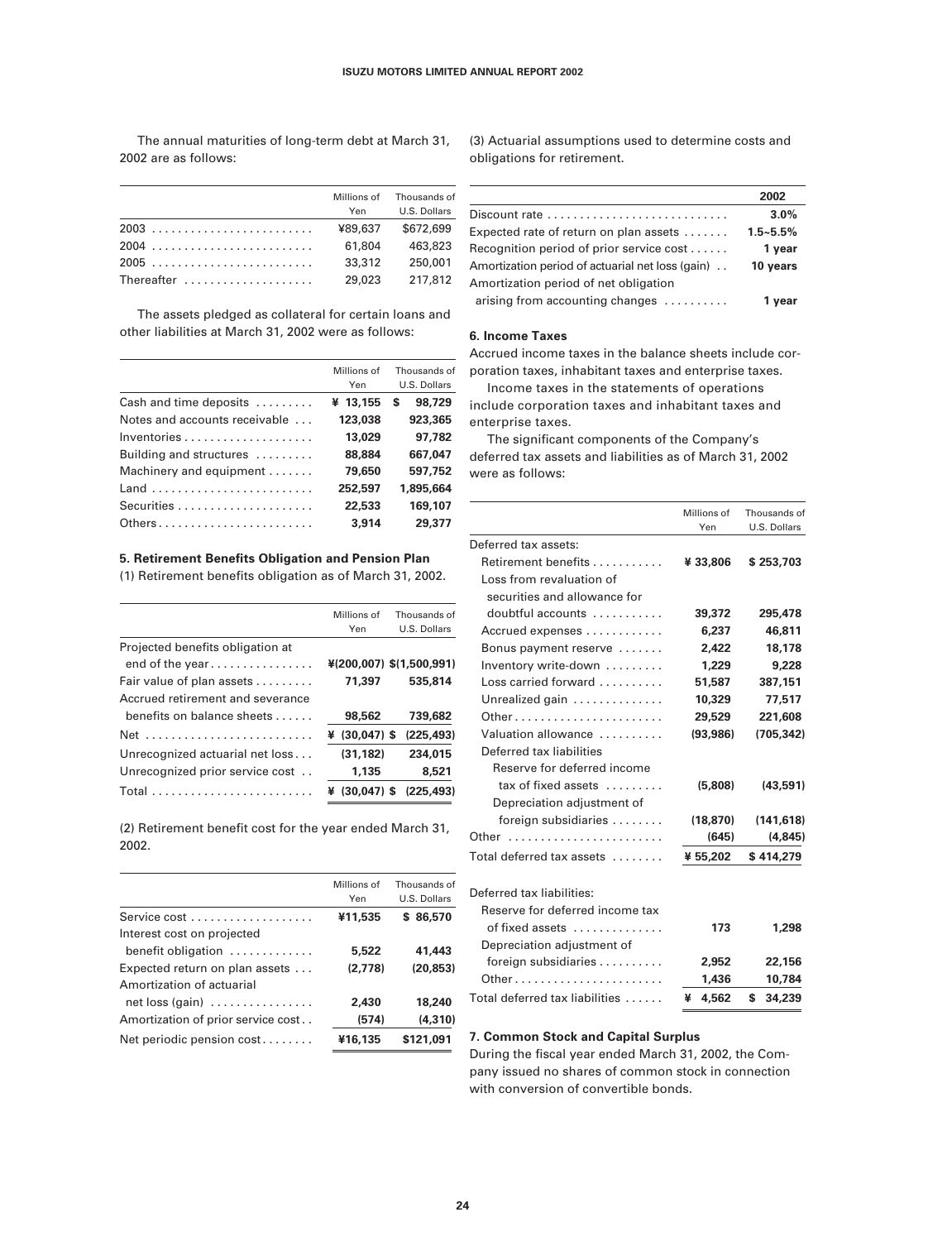#### **8. Land Revaluation**

In accordance with the Law concerning Revaluation of Land enacted on 31 March, 1999, the land used for business owned by the Company was revalued, and the unrealized gain on the revaluation of land, net of deferred tax, was reported as "Variance of Land Revaluation" within Shareholders' Equity, and the relevant deferred tax was included in Liabilities as "Deferred Tax Liabilities related to Land Revaluation" for the fiscal year ended 31 March, 2002.

In accordance with the Law concerning Revaluation of Land enacted on March 31, 1998, the land used for business owned by some of the Company's nonconsolidated subsidiaries and affiliates which were accounted for by the equity method were revalued.

The method of revaluation is as follows: Under article 3-3 of the enforcement ordinance for the law, the land price for the revaluation is determined based on the official notice prices assessed and published by the National Land Agency of Japan, after appropriate adjustments for the shape of land and the timing of the assessment on 31 March, 1999.

#### **9. Contingent Liabilities**

Contingent liabilities at March 31, 2002 were as follows:

|                                                | Millions of<br>Yen | Thousands of<br>U.S. Dollars |
|------------------------------------------------|--------------------|------------------------------|
| Guarantees of bank loans                       | ¥66,353            | \$497,965                    |
| Export bills discounted $\ldots \ldots \ldots$ | 2,518              | 18,897                       |
| Notes discounted                               | 3,434              | 25,771                       |
| Notes endorsed                                 | 1.304              | 9,786                        |
| Accounts and loans receivable                  |                    |                              |
| sold to others                                 | 6,579              | 49,373                       |

#### **10. Lease Transactions**

(1) Finance lease transactions, except for those which meet the conditions that the ownership of the leased assets is substantially transferred to the lessee, were as follows:

#### (a) As a lessee

(i) Amounts equivalent to acquisition costs, accumulated depreciation and net balance as of March 31, 2002 and 2001 concerning the finance lease assets:

| Millions of Yen |         | Thousands of<br>U.S. Dollars |
|-----------------|---------|------------------------------|
| 2002            | 2001    | 2002                         |
| ¥68.291         | ¥52,825 | \$512,507                    |
| 33,097          | 22.304  | 248,390                      |
| 35.193          | 30.520  | 264.117                      |

(ii) Future payment obligations of finance lease expenses as of March 31, 2002 and 2001 are as follows:

| Millions of Yen |         | Thousands of<br>U.S. Dollars |  |
|-----------------|---------|------------------------------|--|
| 2002            | 2001    | 2002                         |  |
| ¥11,299         | ¥ 8.850 | \$84,797                     |  |
| 27.231          | 22.907  | 204,362                      |  |
| 13,572          | 10.139  | 101,856                      |  |

Amounts equivalent to interest expenses are calculated by the interest method based on an excess of the aggregate sum of lease payments over amounts equivalent to acquisition costs.

(b) As a lessor

Information of lease transaction as lessor is omitted since IFCO Inc., which was the only consolidated subsidiary performing leasing business, was excluded from the consolidated financial statements in fiscal 2002 due to the sale of IFCO.

(2) Operating leases were as follows

(a) As a lessee

Future payment obligations of operating lease expenses as of March 31, 2002 and 2001 are as follows:

| Millions of Yen |        | Thousands of<br>U.S. Dollars |  |
|-----------------|--------|------------------------------|--|
| 2002            | 2001   | 2002                         |  |
| ¥1,291          | ¥1.381 | \$9.691                      |  |
| 5.193           | 6.462  | 38,971                       |  |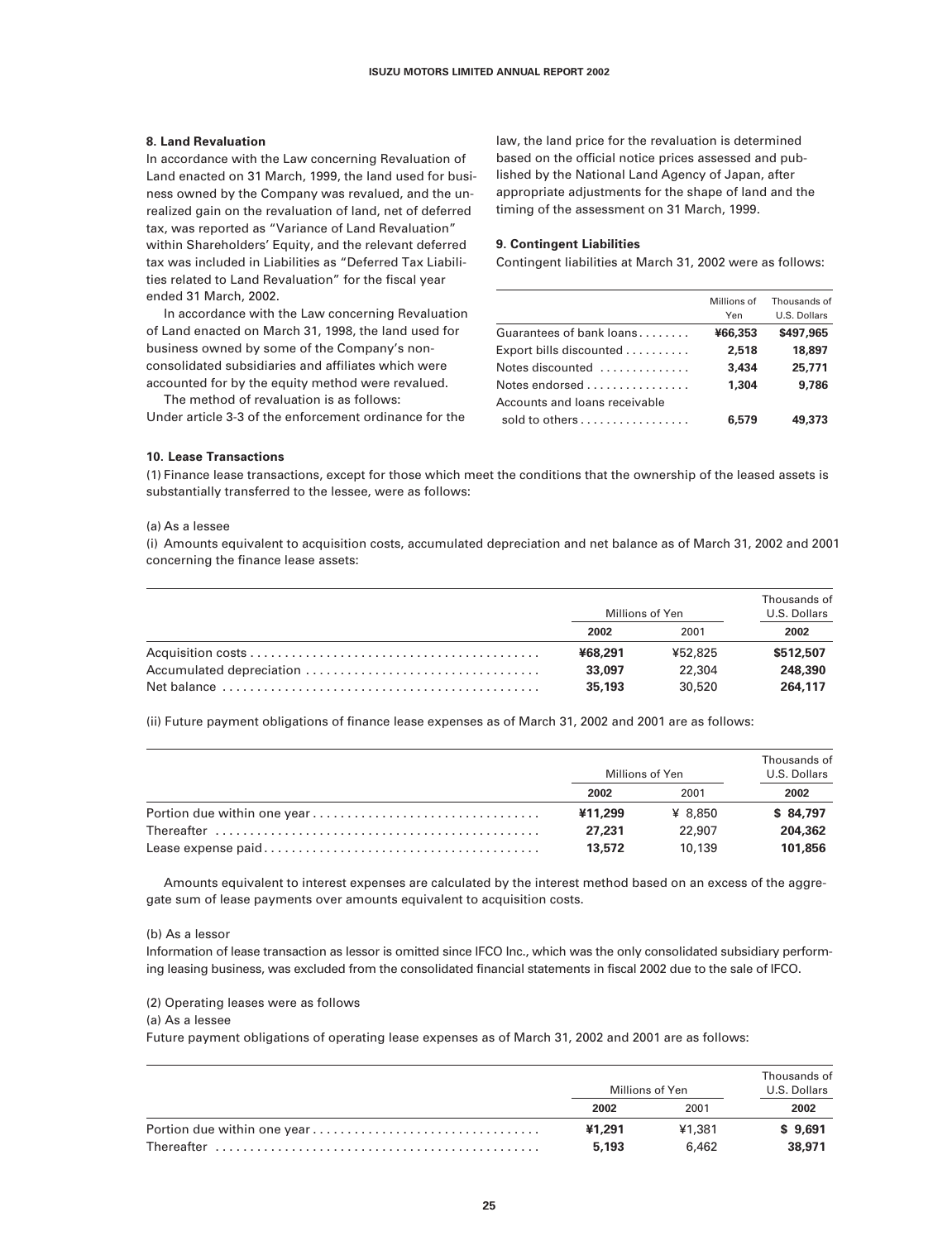(b) As a lessor

Future income from operating lease commitments as of March 31, 2002 and 2001 was as follows:

| Millions of Yen |               | Thousands of<br>U.S. Dollars |  |
|-----------------|---------------|------------------------------|--|
| 2002            | 2001          | 2002                         |  |
| ¥42<br>82       | ¥1.766<br>641 | \$318<br>621                 |  |

#### **11. Segment Information**

(1) The business segment information for the Company and its consolidated subsidiaries for the years ended March 31, 2002 and 2001 were as follows:

|                                         | Automotive | Finance | Miscellaneous | Total           | Eliminations | Consolidated |
|-----------------------------------------|------------|---------|---------------|-----------------|--------------|--------------|
| Year ended March 31, 2002               |            |         |               | Millions of Yen |              |              |
| Sales to third parties                  | ¥1,518,134 | ¥59,886 | ¥19,680       | ¥1,597,701      | ¥<br>-       | ¥1,597,701   |
| Inter-area sales and                    |            |         |               |                 |              |              |
| transfers $\ldots \ldots \ldots \ldots$ | 21,921     | 3,281   | 4,079         | 29,282          | (29.282)     |              |
| Total sales                             | 1,540,056  | 63,168  | 23,759        | 1,626,984       | (29, 282)    | 1,597,701    |
| Operating expenses                      | 1,532,899  | 57,070  | 22,159        | 1,612,129       | (29, 562)    | 1,582,567    |
| Operating income                        | 7,156      | 6,097   | 1,600         | 14,854          | 279          | 15,134       |
| Total assets                            | 1,217,810  | 73,364  | 36,785        | 1,327,960       | (3.815)      | 1,324,144    |
| Depreciation expenses                   | 43,788     | 29,462  | 316           | 73,567          |              | 73,567       |
| Capital expenditure                     | 29,324     | 37,326  | 11            | 66,662          | (34)         | 66,628       |

|                                         |              |           |               | Thousands of U.S. Dollars |              |              |
|-----------------------------------------|--------------|-----------|---------------|---------------------------|--------------|--------------|
| Sales to third parties                  | \$11,393,130 | \$449,432 | \$147,692     | \$11,990,254              | S<br>-       | \$11,990,254 |
| Inter-area sales and                    |              |           |               |                           |              |              |
| transfers $\ldots \ldots \ldots \ldots$ | 164,516      | 24,625    | 30,615        | 219,756                   | (219, 756)   |              |
| Total sales                             | 11.557.646   | 474.057   | 178,308       | 12,210,011                | (219.756)    | 11,990,254   |
| Operating expenses                      | 11,503,939   | 428,294   | 166,296       | 12,098,530                | (221, 855)   | 11,876,675   |
| Operating income                        | 53,706       | 45.762    | 12,011        | 111,480                   | 2.098        | 113,579      |
| Total assets                            | 9.139.288    | 550,574   | 276.065       | 9,965,928                 | (28, 632)    | 9,937,296    |
| Depreciation expenses                   | 328,620      | 221.109   | 2,373         | 552,102                   |              | 552,102      |
| Capital expenditure                     | 220,074      | 280,123   | 85            | 500,283                   | (259)        | 500,023      |
|                                         | Automotive   | Finance   | Miscellaneous | Total                     | Eliminations | Consolidated |
|                                         |              |           |               | $\cdots$                  |              |              |

| Year ended March 31, 2001               |            |          |         | Millions of Yen |           |            |
|-----------------------------------------|------------|----------|---------|-----------------|-----------|------------|
| Sales to third parties                  | ¥1,461,174 | ¥ 97.038 | ¥10,986 | ¥1,569,199      | ¥<br>-    | ¥1,569,199 |
| Inter-area sales and                    |            |          |         |                 |           |            |
| transfers $\ldots \ldots \ldots \ldots$ | 44,839     | 5,828    | 10,118  | 60,785          | (60, 785) |            |
| Total sales                             | 1,506,013  | 102,866  | 21,104  | 1,629,985       | (60.785)  | 1,569,199  |
| Operating expenses                      | 1,535,912  | 100,688  | 20,279  | 1,656,880       | (60, 364) | 1,596,515  |
| Operating income (loss)                 | (29, 899)  | 2,177    | 825     | (26, 895)       | (420)     | (27, 316)  |
| Total assets                            | 1,441,505  | 423,052  | 60,959  | 1,925,517       | (34.024)  | 1,891,492  |
| Depreciation expenses                   | 47,544     | 56,553   | 650     | 104,748         |           | 104,748    |
| Capital expenditure                     | 24,390     | 74,603   | 60      | 99,054          | (10)      | 99,044     |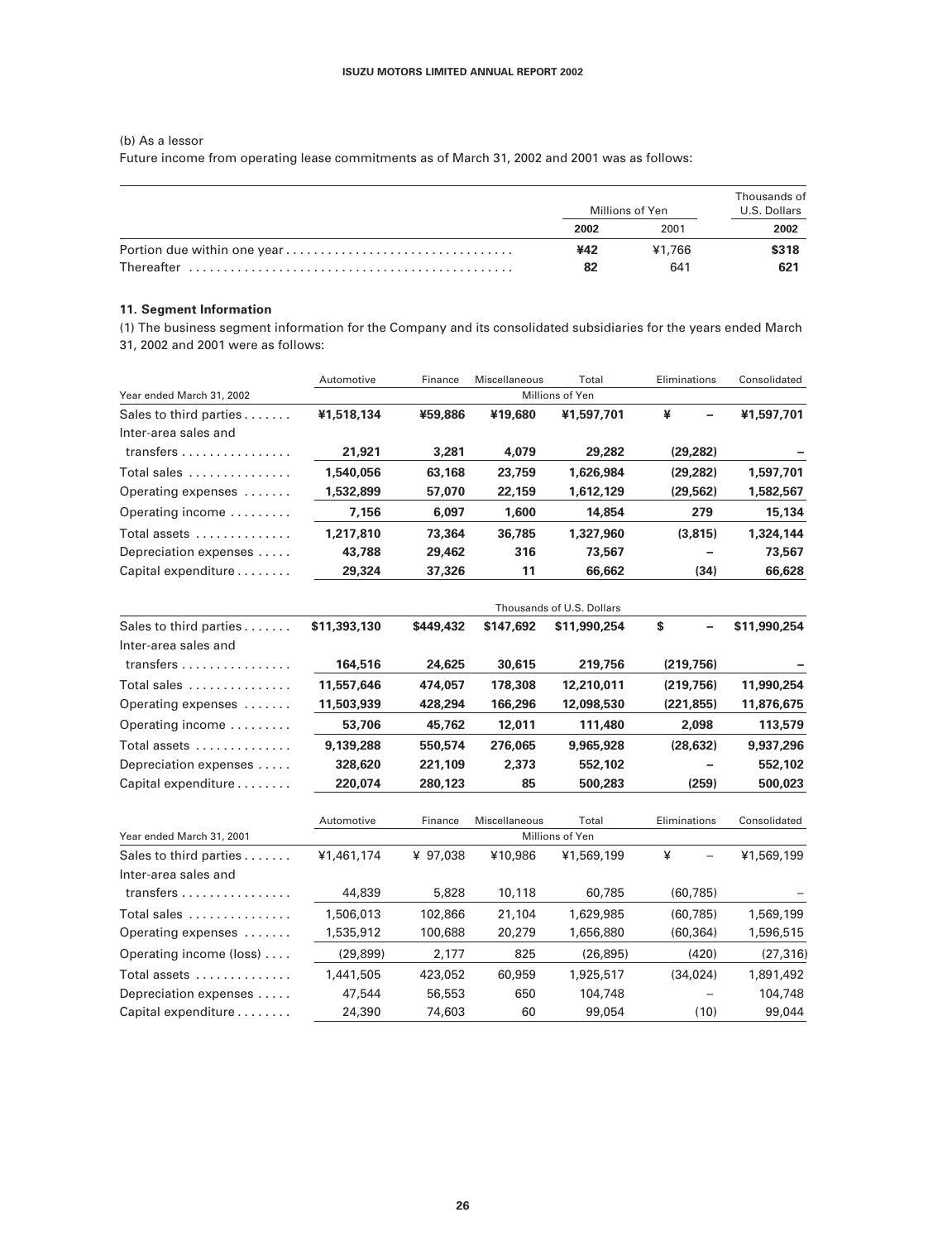| Year ended March 31, 2002               |              |               |           | Millions of Yen           |              |              |
|-----------------------------------------|--------------|---------------|-----------|---------------------------|--------------|--------------|
| Sales to third parties                  | ¥ 830,639    | ¥658,713      | ¥108,349  | ¥1,597,701                | ¥            | ¥1,597,701   |
| Inter-area sales and                    |              |               |           |                           |              |              |
| transfers                               | 162,421      | 33,927        | 6,293     | 202,642                   | (202, 642)   |              |
| Total sales                             | 993.060      | 692,640       | 114.642   | 1.800.343                 | (202.642)    | 1,597,701    |
| Operating expenses                      | 979,052      | 699,769       | 111,165   | 1,789,987                 | (207, 420)   | 1,582,567    |
| Operating income (loss)                 | 14,008       | (7, 129)      | 3,477     | 10,356                    | 4,777        | 15,134       |
| Total assets                            | 1,015,159    | 259,600       | 86,194    | 1,360,954                 | (36, 809)    | 1,324,144    |
|                                         |              |               |           | Thousands of U.S. Dollars |              |              |
| Sales to third parties                  | \$6,233,688  | \$4,943,437   | \$813,128 | \$11,990,254              | \$           | \$11,990,254 |
| Inter-area sales and                    |              |               |           |                           |              |              |
| transfers                               | 1,218,925    | 254,612       | 47,230    | 1,520,768                 | (1,520,768)  |              |
| Total sales                             | 7,452,614    | 5,198,050     | 860,358   | 13.511.022                | (1,520,768)  | 11,990,254   |
| Operating expenses                      | 7,347,486    | 5,251,553     | 834,259   | 13,433,299                | (1,556,623)  | 11,876,675   |
| Operating income (loss)                 | 105,127      | (53, 503)     | 26,098    | 77,723                    | 35,855       | 113,579      |
| Total assets                            | 7,618,460    | 1,948,223     | 646.859   | 10,213,543                | (276, 246)   | 9,937,296    |
|                                         | Japan        | North America | Other     | Total                     | Eliminations | Consolidated |
| Year ended March 31, 2001               |              |               |           | Millions of Yen           |              |              |
| Sales to third parties                  | 884,010<br>¥ | ¥588,212      | ¥ 96,976  | ¥1,569,199                | ¥            | ¥1,569,199   |
| Inter-area sales and                    |              |               |           |                           |              |              |
| transfers $\ldots \ldots \ldots \ldots$ | 201,978      | 32,171        | 8,548     | 242,698                   | (242, 698)   |              |
| Total sales                             | 1,085,988    | 620,384       | 105,525   | 1,811,898                 | (242, 698)   | 1,569,199    |
| Operating expenses                      | 1,093,903    | 636,649       | 106,615   | 1,837,168                 | (240, 652)   | 1,596,515    |
| Operating (loss)                        | (7, 914)     | (16, 265)     | (1,090)   | (25, 270)                 | (2,046)      | (27, 316)    |
| Total assets                            | 1,565,103    | 293,550       | 83,639    | 1,942,293                 | (50, 801)    | 1,891,492    |

(2) The geographical segment information for the Company and its consolidated subsidiaries for the years ended March 31, 2002 and 2001 were as follows:

Japan North America Other Total Eliminations Consolidated

(3) Overseas sales, which include export sales of the Company and its domestic consolidated subsidiaries and sales (other than export to Japan) of the foreign consolidated subsidiaries, were as follows:

|                                           | North America   | Asian                     | Other       | Total        |  |
|-------------------------------------------|-----------------|---------------------------|-------------|--------------|--|
| Year ended March 31, 2002                 | Millions of Yen |                           |             |              |  |
|                                           | ¥705,314        | ¥127,503                  | ¥260,976    | ¥1,093,794   |  |
| Consolidated net sales                    |                 |                           |             | 1,597,701    |  |
| Overseas sales per consolidated net sales | 44.10%          | $8.00\%$                  | 16.30%      | 68.50%       |  |
|                                           |                 | Thousands of U.S. Dollars |             |              |  |
|                                           | \$5,293,167     | \$956,874                 | \$1,958,544 | \$8,208,586  |  |
| Consolidated net sales                    |                 |                           |             | 11,990,254   |  |
| Overseas sales per consolidated net sales | 44.10%          | $8.00\%$                  | 16.30%      | 68.50%       |  |
|                                           | North America   | Asian                     | Other       | Total        |  |
| Year ended March 31, 2001                 |                 | Millions of Yen           |             |              |  |
|                                           | ¥611,261        | ¥122,201                  | ¥248,559    | 982,022<br>¥ |  |
| Consolidated net sales                    |                 |                           |             | 1,569,199    |  |
| Overseas sales per consolidated net sales | 39.0%           | 7.80%                     | 15.80%      | 62.60%       |  |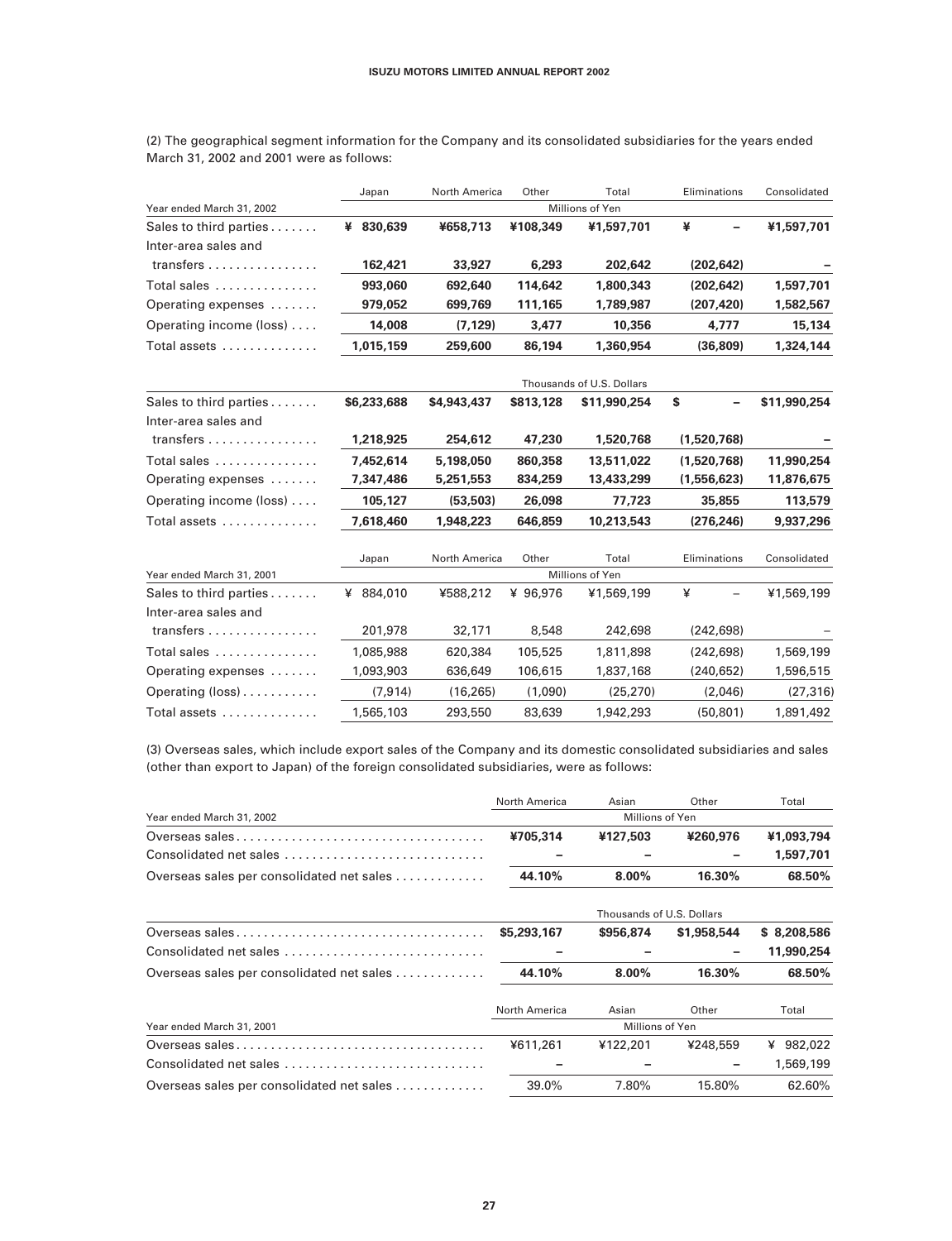### **Report of Certified Public Accountants**

#### **Shin Nihon & Co.**

To the Board of Directors Isuzu Motors Limited

We have examined the consolidated balance sheets of Isuzu Motors Limited and its consolidated subsidiaries as of March 31, 2002, 2001 and 2000, and the related consolidated statements of operations, stockholders' equity and cash flows for each of the three years in the period ended March 31, 2002. Our examinations were made in accordance with auditing standards, procedures and practices generally accepted in Japan and, accordingly, included such tests of the accounting records and such other auditing procedures as we considered necessary in the circumstances.

In our opinion, the consolidated financial statements referred to above present fairly the consolidated financial position of Isuzu Motors Limited and its consolidated subsidiaries as of March 31, 2002, 2001 and 2000, and the results of its operations and cash flows for each of the three years in the period ended March 31, 2002, in conformity with accounting principles generally accepted in Japan applied on a consistent basis, except for the change in 2001 and 2000, with which we concur, in the method of accounting for house rent as described in Note 2 to the consolidated financial statement.

As described in Note 2 to the consolidated financial statements, Isuzu Motors Limited. and consolidated subsidiaries have adopted new accounting methods for valuation of available-for-sale securities based on accounting standards for financial instruments in the preparation of their consolidated financial statements for the year ended March 31, 2002.

The United States dollar amounts shown in the accompanying consolidated financial statements have been translated solely for convenience. We have reviewed this translation and, in our opinion, the consolidated financial statements expressed in yen have been translated into dollars on the basis described in Note 1.

Shin Nihon & Co.

Tokyo, Japan June 27, 2002

See note 1 to the consolidated financial statements which explains the basis of preparing the consolidated financial statements of Isuzu Motors Limited under Japanese accounting principles and practices.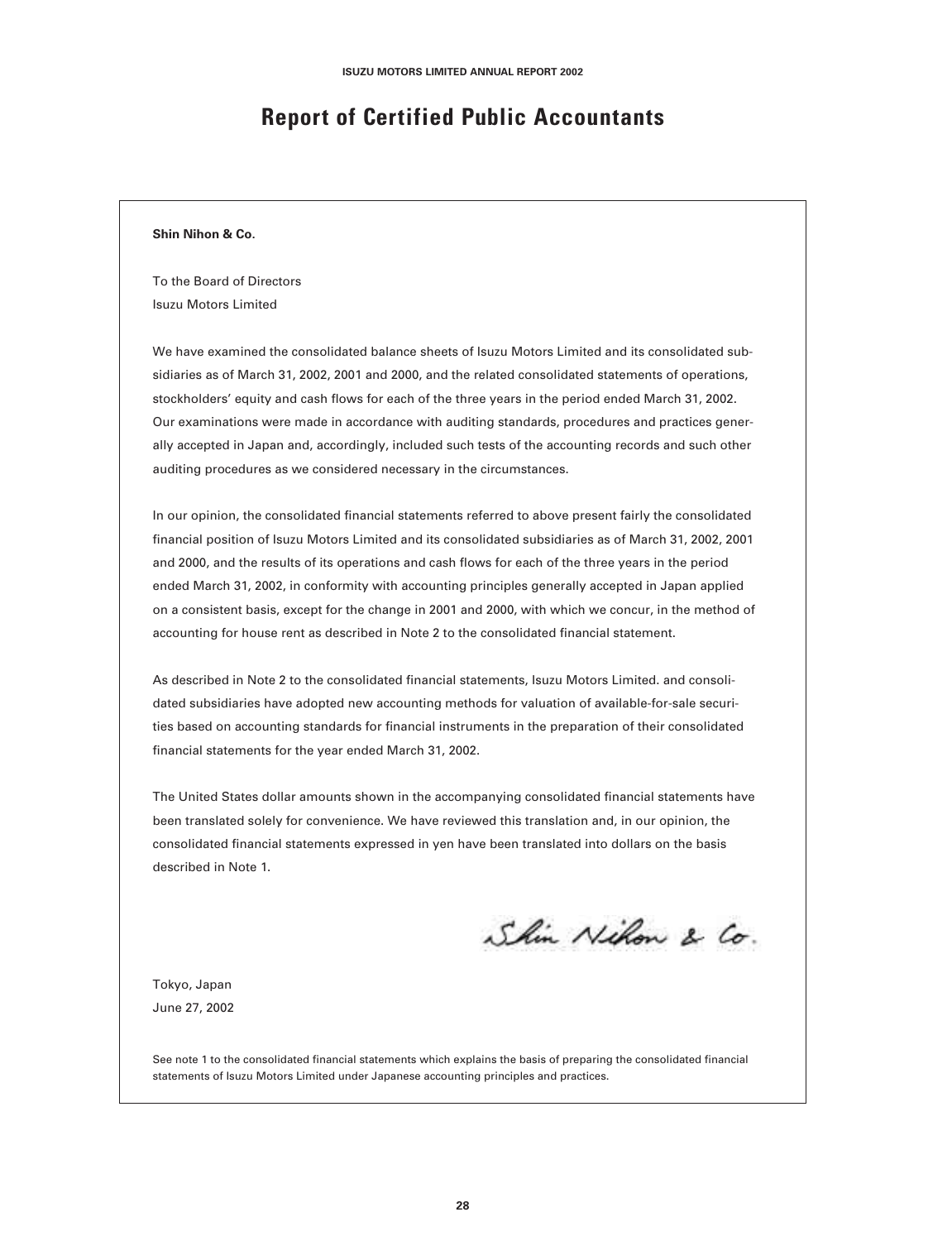## **CORPORATE DIRECTORY**

#### **OVERSEAS OFFICES**

#### **China**

Beijing Fortune Building, Room 1505 5 Dong San Huan Bei-Lu, Chao Yang District Beijing 100004, People's Republic of China Tel: 86-10-6590-8957

#### **Pakistan**

c/o Ghandhara Industries Ltd. Hub Chowki Road S.I.T.E. Karachi-75730, Pakistan Tel: 92-21-256-3139

#### **Belgium**

Sphere Business Park, Doornveld 1 B-Bus 3/4 1731 Zellik, Belgium Tel: 32-2-463-0990

#### **PRINCIPAL DOMESTIC SUBSIDIARIES AND AFFILIATES**

**Kanagawa Isuzu Motors Co., Ltd. Isuzu Motors Kinki Co., Ltd. Isuzu Bus Manufacturing Ltd. Isuzu Estate Co., Ltd. Isuzu LINEX Corporation Tokyo Isuzu Motors Ltd. IFCO Inc. Automotive Foundry Co., Ltd. Jidosha Buhin Kogyo Co., Ltd. TDF Corporation**

#### **PRINCIPAL OVERSEAS SUBSIDIARIES AND AFFILIATES**

#### **Isuzu Motors Asia Ltd.**

Address: 9 Temasek Boulevard #22-03, Suntec City Tower II Singapore 038989 Tel: 65-6339-9301

**Isuzu (China) Holding Co., Ltd.** Address: Beijing Fortune Building, Room 1510 5 Dong San Huang Bei-Lu, Chao Yang District Beijing 100004, People's Republic of China Tel: 86-10-6590-8951

#### **Qingling Motors Co., Ltd.** Address: 1 Xiexing Road Zhongliangshan, Jiulongpo District Chongqing, People's Republic of China Tel: 86-23-6526-4125

**Jiangling-Isuzu Motors Co., Ltd.** Address: 509 Ying Bin North Road, Nanchang Jiangxi, People's Republic of China Tel: 86-791-523-2888

**Guangzhou Isuzu Bus Co., Ltd.** Address: Shang Yuan Gang Yan Ling, Guangzhou, People's Republic of China Tel: 86-20-8763-2240

**Isuzu (Shanghai) Tradetech Co., Ltd.** Address: Waigaoqiao Building, Room 1407 Jilong Road, Waigaoqiao Free Trade Zone Shanghai 200131, People's Republic of China Tel: 86-10-5869-6111

#### **Beijing Beiling Special Automobile Co., Ltd.**

Address: 10 Siqiqing Nan Wu Cunjia, Haidian District Beijing, People's Republic of China Tel: 86-10-8843-7224

#### **Isuzu Philippines Corporation**

Address: 114 Technology Avenue Laguna Technopark Phase II Biñan Laguna 4024, Philippines Tel: 63-2-842-0241

#### **Isuzu Autoparts Manufacturing Corporation**

Address: 114 North Main Avenue Phase III Special Economic Zone, Laguna Technopark Biñan, Laguna 4024, Philippines Tel: 63-49-541-1458

#### **Isuzu Vietnam Co., Ltd.**

Address: 100 Quang Trung Street Ward 11, Go Vap District Ho Chi Minh City, S.R. Vietnam Tel: 84-8-8959200

**P.T. Mesin Isuzu Indonesia** Address: JL. Kaliabang No. 1, Pondok Ungu Kelurahan Medan SatriaKec. Bekasi Barat Bekasi, West Java, Indonesia Tel: 62-21-8871901

**P.T. Pantja Motor** Address: JL. Gaya Motor III No. 5, Sunter II Jakarta 10033, Indonesia Tel: 62-21-6501000

**P.T. Astra Isuzu Casting Company** Address: JL. Tol Jakarta-Cikampek Km 47 Kawasan Kiic Lot 6-9, Karawang, Indonesia Tel: 62-21-8904590

**Isuzu Motors Co., (Thailand) Ltd.** Address: 38 Poochaosamingprai Road Samrong-Tai, Phrapradaeng Samutprakan 10130, Thailand Tel: 66-2-394-2541

**Tri Petch Isuzu Sales Co., Ltd.** Address: 1088 Vibhavadi Rangsit Road Ladyao, Chatuchak, Bangkok 10900, Thailand Tel: 66-2-966-2111~20

**Isuzu Engine Manufacturing Co., (Thailand) Ltd.**

Address: Lat Krabang Industrial Estate 122 Moo 4, Chalongkrung Road, Lamplatew, Lat Krabang Bangkok 10520, Thailand Tel: 66-2-326-0916~9

**Isuzu Technical Center of Asia Co., Ltd.** Address: 6th Floor, Isuzu Building, 38 Kor., Moo 9,<br>Poochaosamingprai Road, Samrong-Tai Phrapradaeng Samutprakan 10130, Thailand Tel: 66-2-394-2541

**Thai International Die Making Co., Ltd.** Address: 331-332 Bangpoo Industrial Estate Sukumvit Road, Amphur Muang Samuthprakan, 10280, Thailand Tel: 66-2-324-0511

**IT Forging (Thailand) Co., Ltd.** Address: Siam Eastern Industrial Park 60/7 Moo 3T. Mabyangporn, A. Pluakdaeng Rayong 21140, Thailand Tel: 66-38-891-380

**Isuzu (Thailand) Co., Ltd.** Address: 6th Floor, Isuzu Building, 38 Kor., Moo 9,<br>Poochaosamingprai Road, Samrong-Tai<br>Prapradaeng Samutprakarn 10130, Thailand<br>Tel: 66-2-755-9340~4

**Isuzu Operations (Thailand) Co., Ltd.** Address: 1088 Vibhavadi Rangsit Road, Ladyao Chatuchak, Bangkok 10900, Thailand Tel: 66-2-966-2726

#### **Malaysian Truck and Bus Sdn. Bhd.**

Address: Kawasan Perindustrian Peramu Jaya, P.O. Box 3, 26607 Pekan Pahang, Darul Makmur, Malaysia Tel: 60-9-426-0340

#### **Anadolu Isuzu Otomotiv Sanayi Ve Ticaret A.S.**

Address: Yedi Pinarlar Mevkii Sekerpinar Koyu Gebze, Kocaeli, Turkey Tel: 90-262-658-8433

#### **Isuzu Motors Europe Ltd.**

Address: Suite 24, The Courtyards Croxley Business Park, Hatters Lane, Watford Hertfordshire WD1 8YH, U.K. Tel: 44-1923-231-580~2

**Isuzu Truck (UK) Ltd.** Address: Thundridge Business Park, Thundridge near Ware Hertfordshire SG12 0SS, U.K. Tel: 44-1920-463962

**Isuzu Motors Germany GmbH** Address: Weiherfeld 2 D-65462, Ginsheim-Gustavsburg, Germany Tel: 49-6134-558-0

**Isuzu Motors Polska Sp. zo. o.** Address: Ul. Towarowa 50 43-100 Tychy, The Republic of Poland Tel: 48-32-218-9600

**General Motors Egypt S.A.E.** Address: Abu-El Feda Building 3 Abu El Feda Street, Zamalek, Cairo, Egypt Tel: 20-2-340-4004

**American Isuzu Motors Inc.** Address: 13340 183rd Street Cerritos, California 90702-6007, U.S.A. Tel: 1-562-229-5000

**Isuzu Motors America, Inc.** Address: 46401 Commerce Center Drive Plymouth Township, Michigan 48170, U.S.A. Tel: 1-734-455-7595

**Subaru-Isuzu Automotive Inc.** Address: 5500 State Road, 38 East Lafayette, Indiana 47903, U.S.A. Tel: 1-765-449-1111

#### **DMAX**, Ltd.

Address: 3100 Dryden Road Moraine, Ohio 45439, U.S.A. Tel: 1-937-455-2215

#### **General Motors Isuzu Commercial Truck, LLC**

Address: 13340 183rd Street, Cerritos, California 90702-6007, U.S.A. Tel: 1-562-229-5000

**Isuzu-General Motors Australia Ltd.**

Address: 858 Lorimer Street Port Melbourne, Victoria 3207, Australia Tel: 61-3-9644-6666

**International Auto Co., Ltd.** Address: 363, Sung Chiang Road Taipei, Taiwan, R.O.C. Tel: 886-2-2503-7221

**Taiwan Isuzu Motors Co., Ltd.** Address: 2-2 Lane 310, Sec. 2, Sha-Tien Road

Ta Tu, Taichung Hsien, Taiwan, R.O.C. Tel: 886-42-699-7600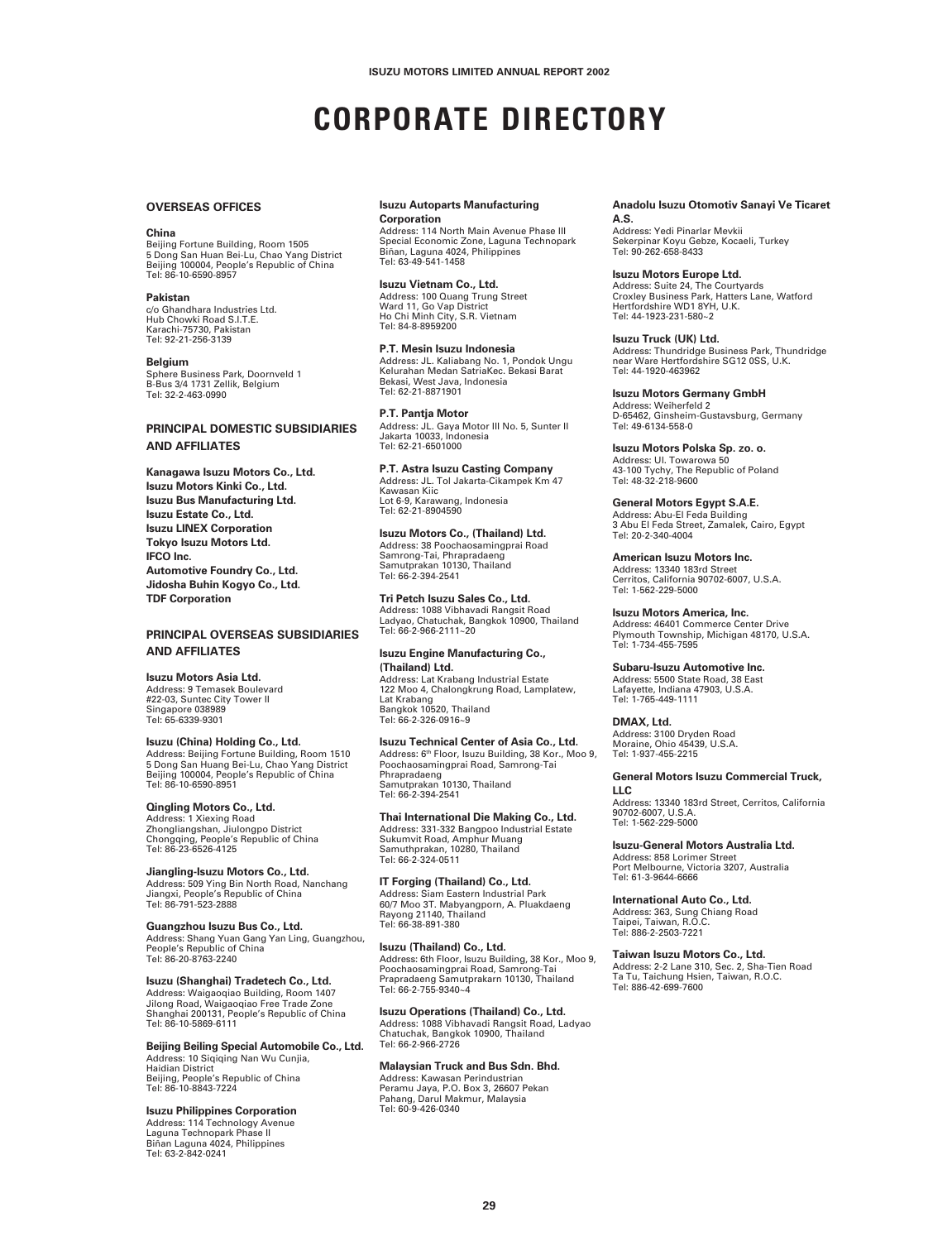## **CORPORATE DATA**

#### **Isuzu Motors Limited**

#### **Date of Establishment**

April 9, 1937

#### **Head Office**

26-1, Minami-oi 6-chome, Shinagawa-ku, Tokyo 140-8722, Japan Tel: 03-5471-1141 Facsimile:03-5471-1043

#### **Common Stock**

Shares authorized: 3,000,000,000 Shares issued: 1,277,453,911

#### **Transfer Agent**

UFJ Trust Bank Ltd. 10-11, Higashisuna 7-chome, Koto-ku, Tokyo 137-8081, Japan

#### **Number of Shareholders**

62,517

#### **Major Shareholders (% of total)**

| <b>General Motors Corporation</b>                | (48.45) |
|--------------------------------------------------|---------|
| The Dai-Ichi Kangyo Bank, Ltd.                   | (2.31)  |
| The Industrial Bank of Japan                     | (1.66)  |
| Asahi Life Mutual Insurance Company              | (1.57)  |
| <b>ITOCHU Corporation</b>                        | (1.49)  |
| Japan Trustee Services Bank, Ltd.                | (1.20)  |
| The Tokio Marine and Fire Insurance Co., Ltd.    | (1.04)  |
| Dai-Ichi Mutual Life Insurance Company           | (1.01)  |
| Isuzu Motors Employees' Shareholding Association | (0.94)  |

#### **Plants and Other Facilities**

| Kawasaki Plant          | Heavy-duty trucks and buses,   |
|-------------------------|--------------------------------|
|                         | engines and parts              |
| Tochigi Plant           | Engines and parts              |
| Fujisawa Plant          | Medium- and light-duty trucks, |
|                         | engines, components and parts  |
| <b>Hokkaido Plant</b>   | Engines                        |
| Hokkaido Proving Ground | Testing                        |

(As of March 31, 2002)